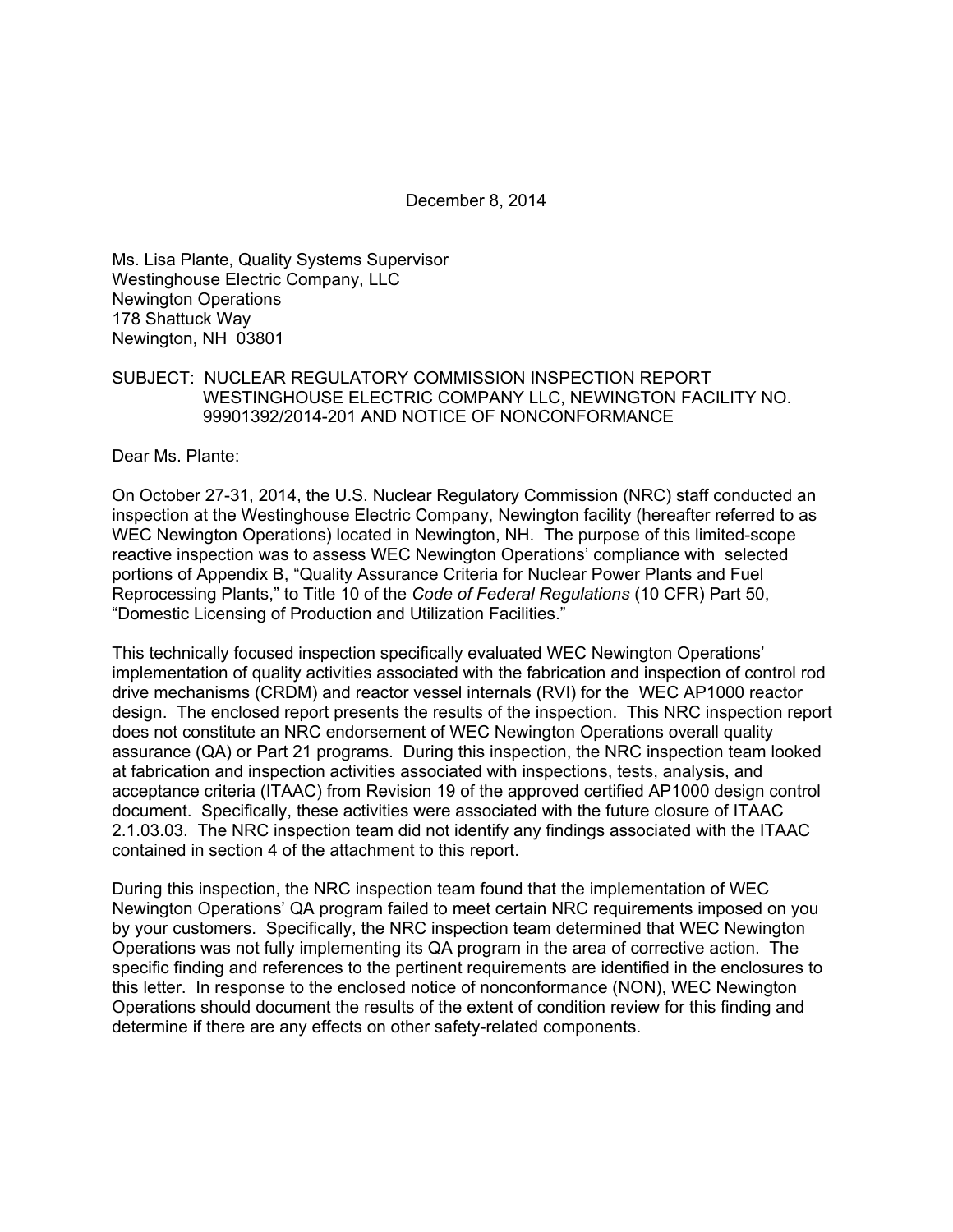L. Plante - 2 -

Please provide a written explanation or statement within 30 days of this letter in accordance with the instructions specified in the enclosed NON. The agency will consider extending the response time if you show good cause for us to do so.

In accordance with 10 CFR 2.390, "Agency Rules of Practice and Procedure," a copy of this letter, its enclosure(s), and your response will be made available electronically for public inspection in the NRC Public Document Room or from the NRC's document system (Agencywide Documents Access and Management System), accessible at http://www.nrc.gov/reading-rm/adams.html. To the extent possible, your response, (if applicable), should not include any personal privacy, proprietary, or Safeguards Information so that it can be made available to the public without redaction. If personal privacy or proprietary information is necessary to provide an acceptable response, then please provide a bracketed copy of your response that identifies the information that should be protected and a redacted copy of your response that deletes such information. If you request that such material is withheld from public disclosure, you must specifically identify the portions of your response that you seek to have withheld and provide in detail the bases for your claim (e.g., explain why the disclosure of information will create an unwarranted invasion of personal privacy or provide the information required by 10 CFR 2.390(b) to support a request for withholding confidential commercial or financial information). If Safeguards Information is necessary to provide an acceptable response, please provide the level of protection described in 10 CFR 73.21, "Protection of Safeguards Information: Performance Requirements."

Sincerely,

#### */RA/*

Edward H. Roach, Chief Mechanical Vendor Inspection Branch Division of Construction Inspection and Operational Programs Office of New Reactors

Docket No.: 99901392

Enclosures:

- 1. Notice of Nonconformance
- 2. Inspection Report No. 99901392/2014-201 and Attachment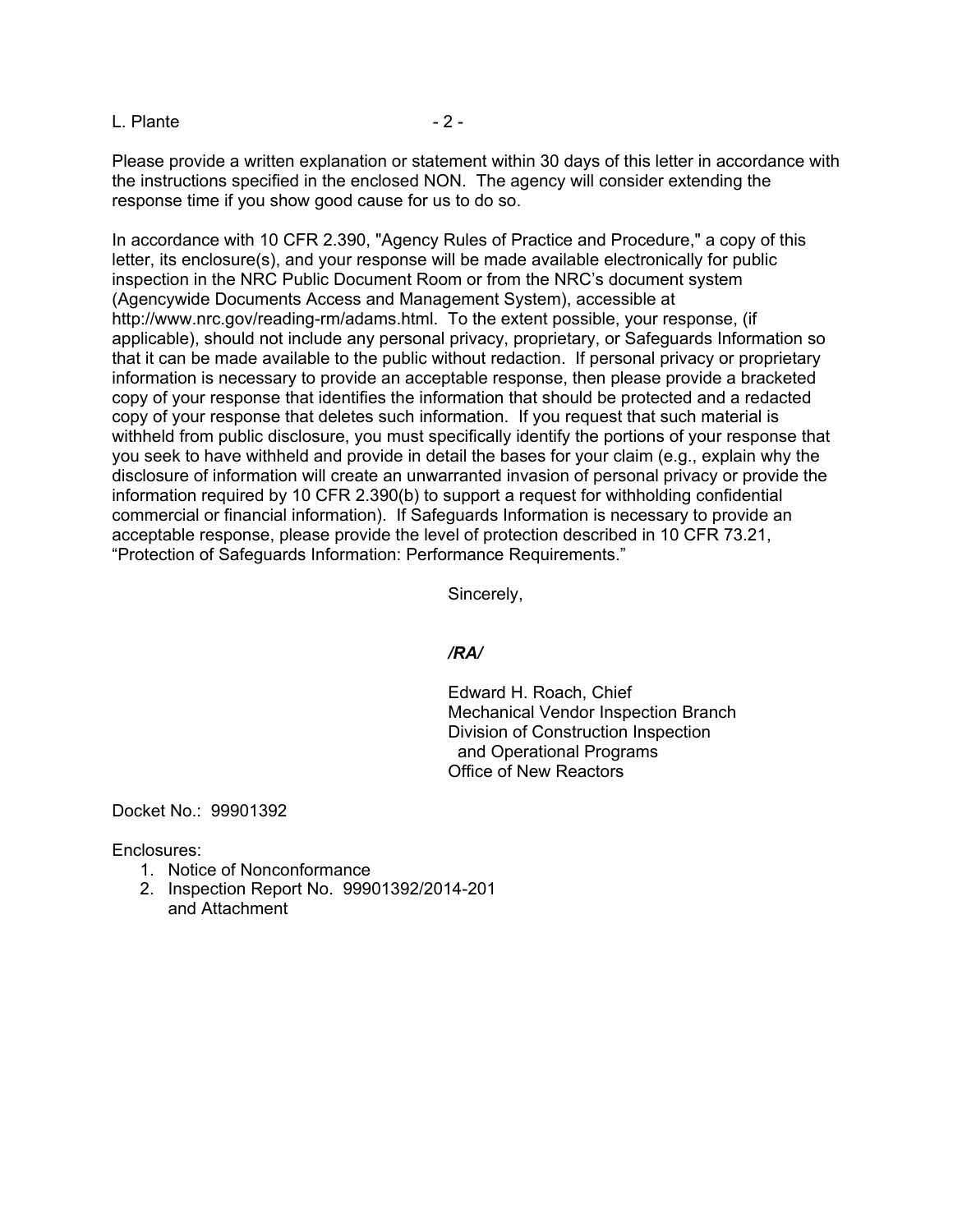L. Plante -2-

Please provide a written explanation or statement within 30 days of this letter in accordance with the instructions specified in the enclosed NON. The agency will consider extending the response time if you show good cause for us to do so.

In accordance with 10 CFR 2.390, "Agency Rules of Practice and Procedure," a copy of this letter, its enclosure(s), and your response will be made available electronically for public inspection in the NRC Public Document Room or from the NRC's document system (Agencywide Documents Access and Management System), accessible at http://www.nrc.gov/reading-rm/adams.html. To the extent possible, your response, (if applicable), should not include any personal privacy, proprietary, or Safeguards Information so that it can be made available to the public without redaction. If personal privacy or proprietary information is necessary to provide an acceptable response, then please provide a bracketed copy of your response that identifies the information that should be protected and a redacted copy of your response that deletes such information. If you request that such material is withheld from public disclosure, you must specifically identify the portions of your response that you seek to have withheld and provide in detail the bases for your claim (e.g., explain why the disclosure of information will create an unwarranted invasion of personal privacy or provide the information required by 10 CFR 2.390(b) to support a request for withholding confidential commercial or financial information). If Safeguards Information is necessary to provide an acceptable response, please provide the level of protection described in 10 CFR 73.21, "Protection of Safeguards Information: Performance Requirements."

Sincerely,

# */RA/*

Edward H. Roach, Chief Mechanical Vendor Inspection Branch Division of Construction Inspection and Operational Programs Office of New Reactors

Docket No.: 99901392

Enclosures:

- 1. Notice of Nonconformance
- 2. Inspection Report No. 99901392/2014-201 and Attachment

# **DISTRIBUTION:**

KKavanagh RRasmussen ASakadales mcshanjd@westinghouse.com plantelm@westinghouse.com

| <b>ADAMS Accession No.: ML14328A138</b> |                          |                          |                   | *Concurred via email |                  |                          | <b>NRO-002</b> |                          |
|-----------------------------------------|--------------------------|--------------------------|-------------------|----------------------|------------------|--------------------------|----------------|--------------------------|
| <b>OFC</b>                              | NRO/DCIP/<br><b>MVIB</b> | NRO/DCIP/<br><b>MVIB</b> | NRO/DCI<br>P/MVIB | NRO/DCI<br>P/QVIB    | RII/DCI/CIB<br>3 | NRO/DCIP/<br><b>MVIB</b> | NRO/DCIP       | NRO/DCIP/<br><b>MVIB</b> |
| <b>NAME</b>                             | YDiaz-<br>Castillo       | LMicewski*               | RPatel            | <b>JHeath</b>        | EMichel*         | JOrtega-<br>Luciano      | TFrye*         | ERoach                   |
| l DATE                                  | 12/2/14                  | 12/3/14                  | 12/3/14           | 12/2/14              | 11/20/14         | 12/3/14                  | 12/8/14        | 12/8/14                  |

# **OFFICIAL RECORD COPY**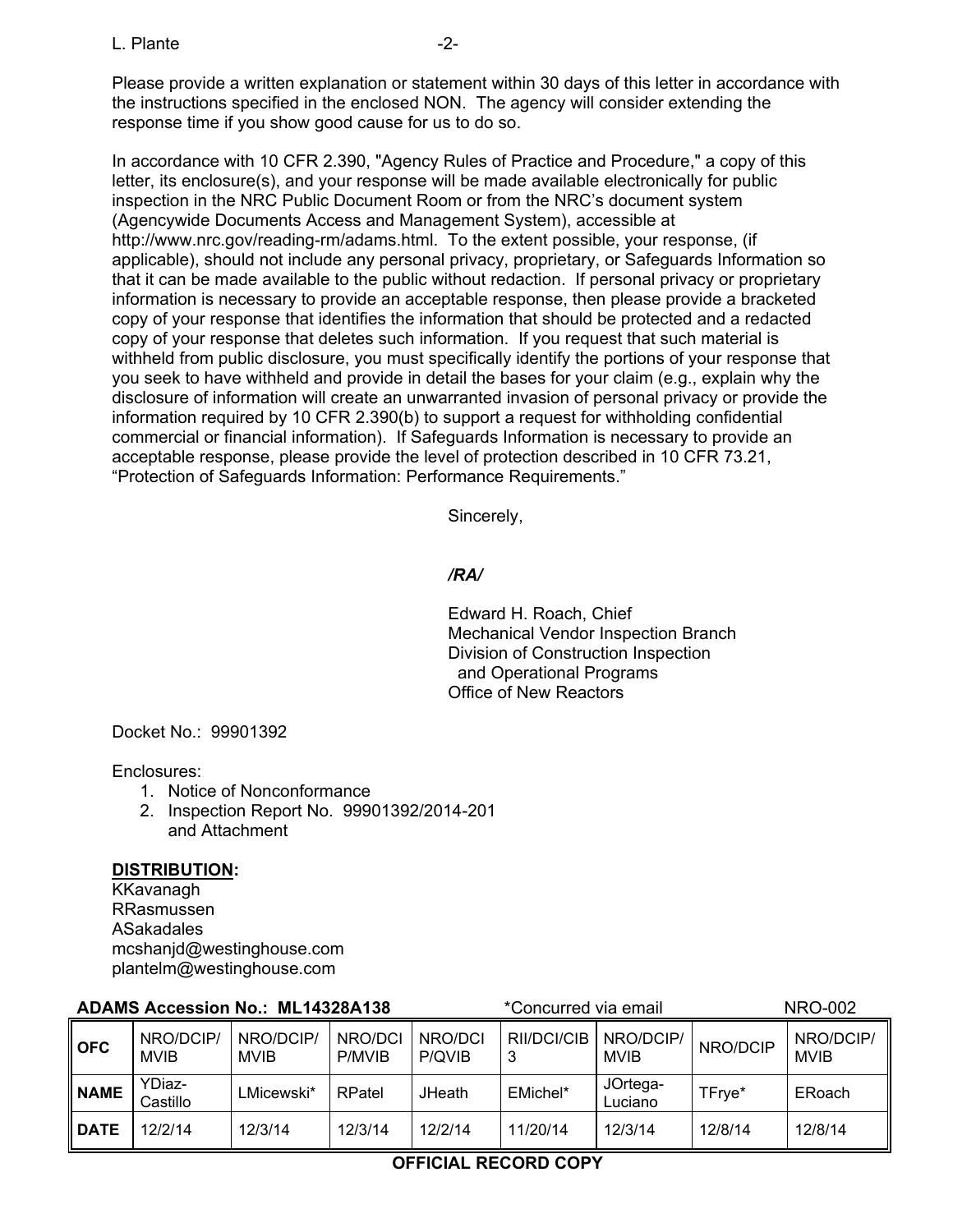#### **NOTICE OF NONCONFORMANCE**

Westinghouse Electric Company LLC Newington Operations 178 Shattuck Way Newington, NH 03801

Based on the results of a U.S. Nuclear Regulatory Commission (NRC) inspection conducted at the Westinghouse Electric Company, Newington facility (hereafter referred to as WEC Newington Operations) located in Newington, NH, on October 27, 2014, through October 31, 2014, certain activities were not conducted in accordance with NRC requirements which were contractually imposed on WEC Newington Operations by its customers or NRC licensees:

A. Criterion XVI, "Corrective Action," in Appendix B, "Quality Assurance Program Criteria for Nuclear Power Plants and Fuel Reprocessing Plants," to Title 10 of the *Code of Federal Regulations* (10 CFR) Part 50, "Domestic Licensing of Production and Utilization Facilities," states, in part, that, "Measures shall be established to assure that conditions adverse to quality, such as failures, malfunctions, deficiencies, deviations, defective material and equipment, and nonconformances are promptly identified and corrected."

Section 16, "Corrective Action," of WEC Quality Assurance Manual, Revision 11, dated September 24, 2012, states, in part, that "The purpose of the corrective action program is to establish measures to ensure that conditions adverse to quality are promptly identified, documented, and reported to appropriate levels of management."

Section 7.6, "Timeliness Expectations," of WEC Newington Operations Procedure 16.2, "Westinghouse Corrective Action Program," Revision 7.0, dated March 31, 2014, provides the timeliness expectations for closing corrective actions opened in response to conditions adverse to quality. The issue closure due date, for Level 4 corrective action request, is 120 days from issue origination.

Contrary to the above, as of October 31, 2014, WEC Newington Operations failed to ensure that conditions adverse to quality were promptly identified and corrected. Specifically, in official correspondence with the NRC dated June 2, 2014, WEC Newington Operations stated that it had initiated Corrective Action Request (CAR) No. 17039, "Commercial Grade Dedication of Heat Treatment Services," on May 14, 2014, to address the inadequate commercial-grade dedication of the heat treatment services for the reactor vessel internals, such as the core barrel, the core shroud, and the instrumentation grid assembly, performed by Team Industrial Services, a commercial supplier. However, the NRC inspection team identified that CAR No. 17039 did not identify any proposed corrective actions to address the inadequate commercial-grade dedication of the heat treatment services and that no action had been taken by WEC Newington Operations to correct this issue, 168 days after CAR No. 17039 was initiated.

This issue has been identified as Nonconformance 99901392/2014-201-01.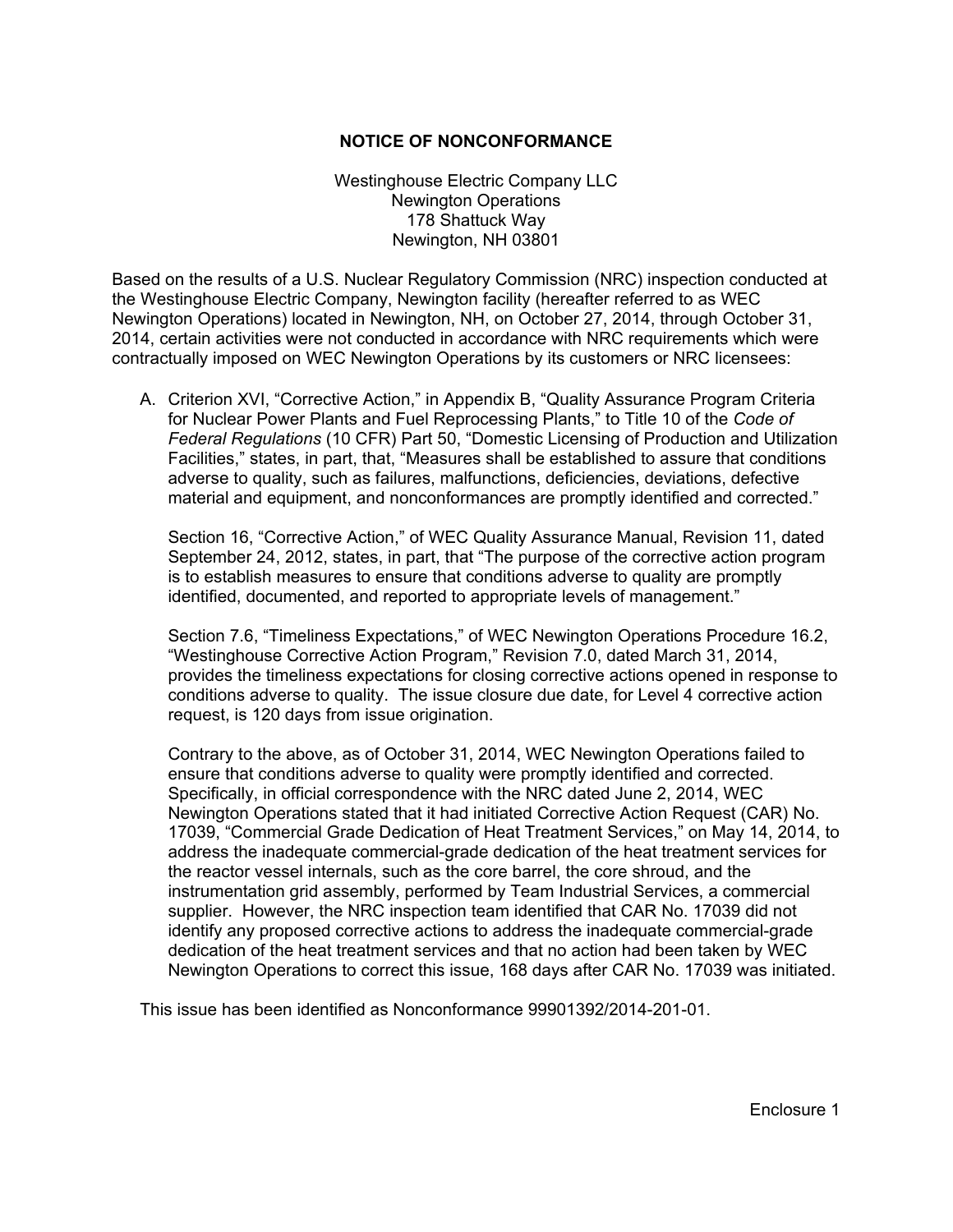Please provide a written statement or explanation to the U.S. Nuclear Regulatory Commission, ATTN: Document Control Desk, Washington, DC 20555-0001 with a copy to the Chief, Mechanical Vendor Inspection Branch, Division of Construction and Operational Programs, Office of New Reactors, within 30 days of the date of the letter transmitting this notice of nonconformance. This reply should be clearly marked as a "Reply to a Notice of Nonconformance" and should include for each noncompliance: (1) the reason for the noncompliance, or if contested, the basis for disputing the noncompliance, (2) the corrective steps that have been taken and the results achieved, (3) the corrective steps that will be taken to avoid noncompliance, and (4) the date when your corrective action will be completed. Where good cause is shown, consideration will be given to extending the response time.

Because your response will be made available electronically for public inspection in the NRC Public Document Room or from the NRC's document system (Agencywide Documents Access Management System), accessible from the NRC Web site at http://www.nrc.gov/readingrm/adams.html, to the extent possible, it should not include any personal privacy, proprietary, or Safeguards Information so that it can be made available to the public without redaction. If personal privacy or proprietary information is necessary to provide an acceptable response, then please provide a bracketed copy of your response that identifies the information that should be protected and a redacted copy of your response that deletes such information. If you request withholding of such material, you must specifically identify the portions of your response that you seek to have withheld and provide in detail the bases for your claim of withholding (e.g., explain why the disclosure of information will create an unwarranted invasion of personal privacy or provide the information required by 10 CFR 2.390(b) to support a request for withholding confidential commercial or financial information). If Safeguards Information is necessary to provide an acceptable response, please provide the level of protection described in 10 CFR 73.21, "Protection of Safeguards Information: Performance Requirements."

Dated this 8th day of December 2014.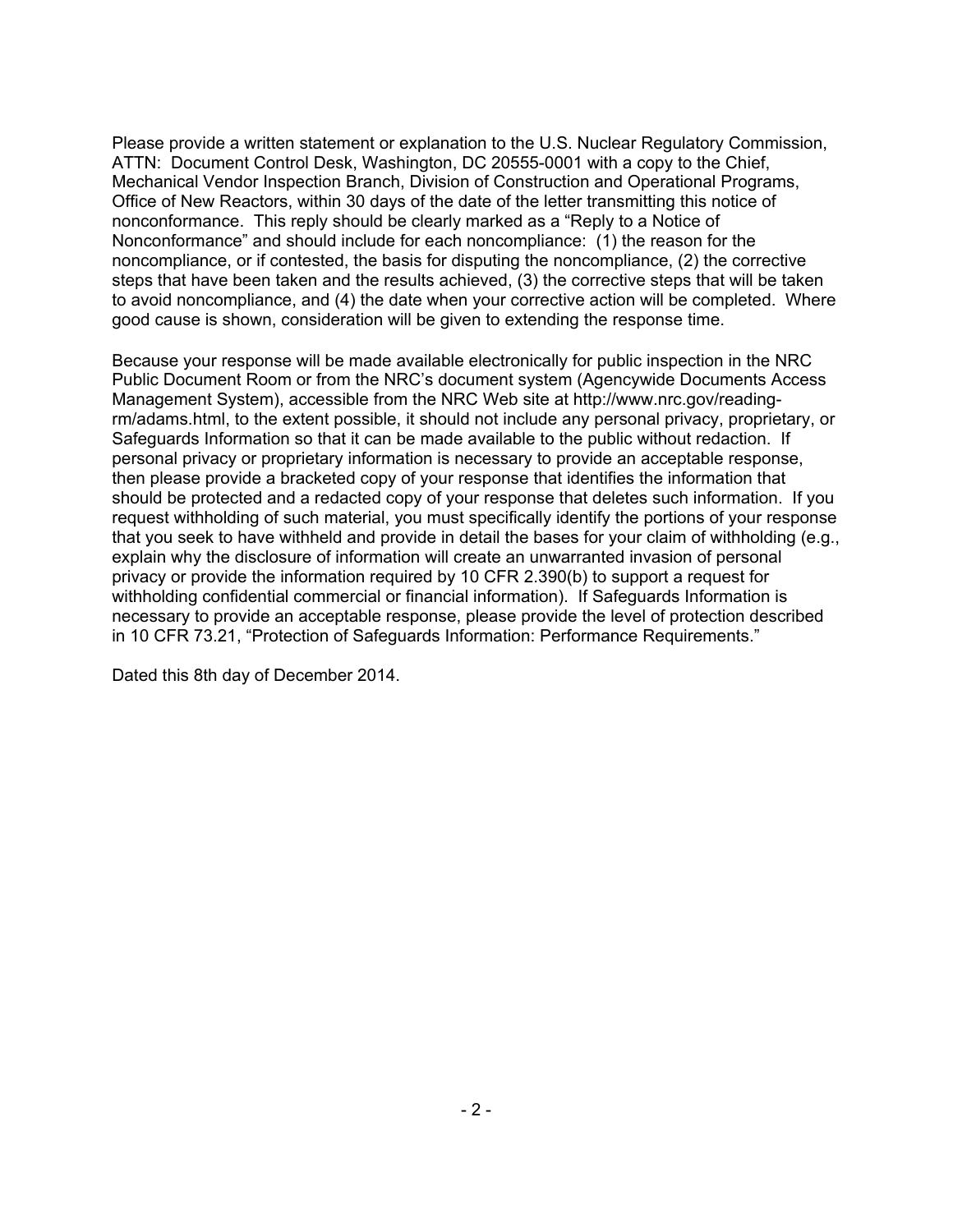#### **U.S. NUCLEAR REGULATORY COMMISSION OFFICE OF NEW REACTORS DIVISION OF CONSTRUCTION INSPECTION AND OPERATIONAL PROGRAMS VENDOR INSPECTION REPORT**

| Docket No.:                       | 99901392                                                                                                                                                                                                                               |                                                                                  |  |  |  |
|-----------------------------------|----------------------------------------------------------------------------------------------------------------------------------------------------------------------------------------------------------------------------------------|----------------------------------------------------------------------------------|--|--|--|
| Report No.:                       | 99901392/2014-201                                                                                                                                                                                                                      |                                                                                  |  |  |  |
| Vendor:                           | Westinghouse Electric Company, LLC<br><b>Newington Operations</b><br>178 Shattuck Way<br>Newington, NH 03801                                                                                                                           |                                                                                  |  |  |  |
| Vendor Contact:                   | Ms. Lisa Plante<br><b>Quality Systems Supervisor</b><br>Telephone: (603) 433-1064<br>E-mail: plantelm@westinghouse.com                                                                                                                 |                                                                                  |  |  |  |
| <b>Nuclear Industry Activity:</b> | The Newington Operations facility of Westinghouse Electric<br>Company (WEC) is a major supplier of safety-related control rod<br>drive mechanisms and reactor vessel internals for the WEC<br>AP1000 pressurized water reactor design. |                                                                                  |  |  |  |
| <b>Inspection Dates:</b>          | October 27-31, 2014                                                                                                                                                                                                                    |                                                                                  |  |  |  |
| <b>Inspection Team Leader</b>     | Jonathan Ortega-Luciano                                                                                                                                                                                                                | NRO/DCIP/MVIB                                                                    |  |  |  |
| <b>Inspection Team Members</b>    | Yamir Diaz-Castillo<br>Laura Micewski<br>Raju Patel<br>Jermaine Heath<br><b>Eric Michel</b>                                                                                                                                            | NRO/DCIP/MVIB<br>NRO/DCIP/MVIB<br>NRO/DCIP/MVIB<br>NRO/DCIP/QVIB<br>RII/DCI/CIB3 |  |  |  |
| Approved by:                      | Edward H. Roach, Chief<br>Mechanical Vendor Inspection Branch<br>Division of Construction Inspection<br>and Operational Programs<br><b>Office of New Reactors</b>                                                                      |                                                                                  |  |  |  |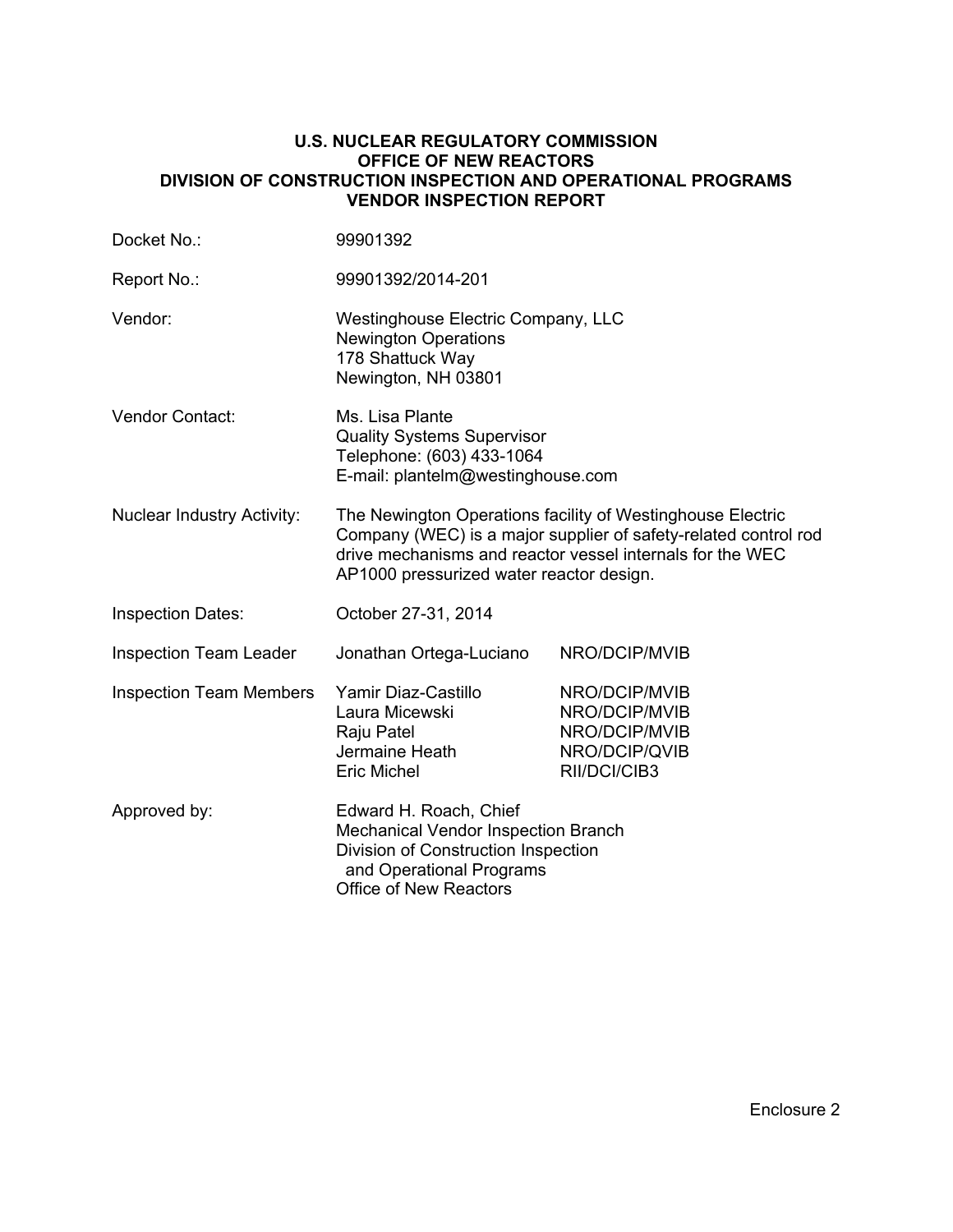# **EXECUTIVE SUMMARY**

### Westinghouse Electric Company LLC, Newington Operations. 99901392/2014-201

The U.S. Nuclear Regulatory Commission (NRC) staff conducted a vendor inspection at the Westinghouse Electric Company LLC, Newington facility(hereafter referred to as WEC Newington Operations) to verify that it had implemented an adequate quality assurance (QA) program that complies with the requirements of Appendix B, "Quality Assurance Criteria for Nuclear Power Plants and Fuel Reprocessing Plants," to Title 10 of the *Code of Federal Regulations* (10 CFR) Part 50, "Domestic Licensing of Production and Utilization Facilities." The NRC inspection team conducted the inspection from October 27-31, 2014. This was the second NRC inspection at the WEC Newington Operations facility.

This technically-focused inspection specifically evaluated WEC Newington Operations' implementation of quality activities associated with the fabrication and inspection of control rod drive mechanisms (CRDM) and reactor vessel internals (RVI) for the WEC AP1000 reactor design. These CRDMs and RVI are being fabricated for the Vogtle Electric Generating Plant (VEGP), Units 3 and 4 and Virgil C. Summer (V.C. Summer) Generating Station, Units 2 and 3.

Some of the specific activities observed by the NRC inspection team included:

- Issue Review Committee meeting
- Heat treatment of instrumentation grid assembly for V.C. Summer Unit 2
- Receipt inspection of bar stock for use in AP1000 reactor vessel internals
- Commercial grade dedication of calibration service, machining service, and plating services
- Welding of VEGP Unit 4 core shroud
- Walk down of the welding material storage room, specifically verification of the rod room storage conditions
- Shift turnover meeting machinists, 2nd shift
- Conduct of "free path" control rod guide tube test
- Inspection of the V.C. Summer Unit 2 upper core plate fuel alignment pin holes
- Final detail inspection following manufacturing machining of spacer plates for the V.C. Summer Unit 1 CRDM latch assembly
- Quality inspections of the VEGP Unit 4 upper core plate clevis insert modification

The following regulations served as the bases for the NRC inspection:

• Appendix B to 10 CFR Part 50

During the course of this inspection, the NRC inspection team implemented Inspection Procedure (IP) 43002, "Routine Inspections of Nuclear Vendors," and IP 43003, "Reactive Inspections of Nuclear Vendors."

The information below summarizes the results of this inspection.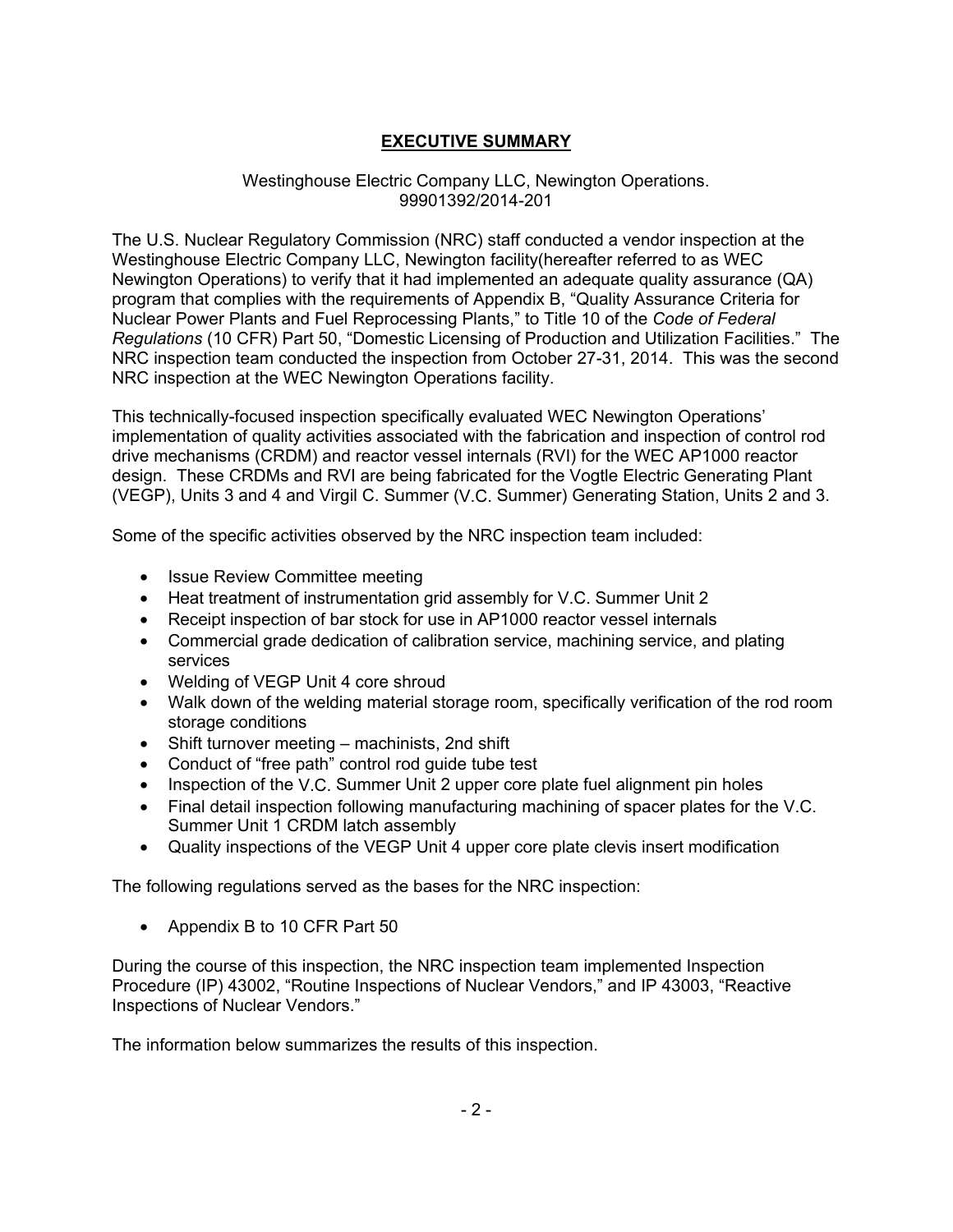# Corrective Action

The NRC inspection team issued Nonconformance 99901392/2014-201-01 in association with WEC Newington Operations' failure to implement the regulatory requirements of Criterion XVI, "Corrective Actions," in Appendix B to 10 CFR Part 50. Nonconformance 99901392/2014-201-01 cites WEC Newington Operations for failing to ensure that conditions adverse to quality were promptly identified and corrected. Specifically, in official correspondence with the NRC, WEC Newington Operations stated that it had initiated Corrective Action Request (CAR) No. 17039, "Commercial Grade Dedication of Heat Treat Services," on May 14, 2014, to address the inadequate commercial-grade dedication of the heat treatment services for the reactor vessel internals performed by Team Industrial Services. However, the NRC inspection team identified that CAR No. 17039 did not identify any proposed corrective actions to address the inadequate commercial-grade dedication of the heat treatment services and that no action has been taken by WEC Newington Operations to correct this issue, 168 days after CAR No. 17039 was initiated.

# Other Inspection Areas

The NRC inspection team determined that WEC Newington Operations is implementing its programs for design control, procurement document control, inspection, external and internal audits, manufacturing control, control of special processes, control of measuring and test equipment, training, and nonconformance process in accordance with the applicable regulatory requirements of Appendix B to 10 CFR Part 50. Based on the limited sample of documents reviewed and activities observed, the NRC inspection team also determined that WEC Newington Operations is implementing its policies and procedures associated with these programs. No findings of significance were identified.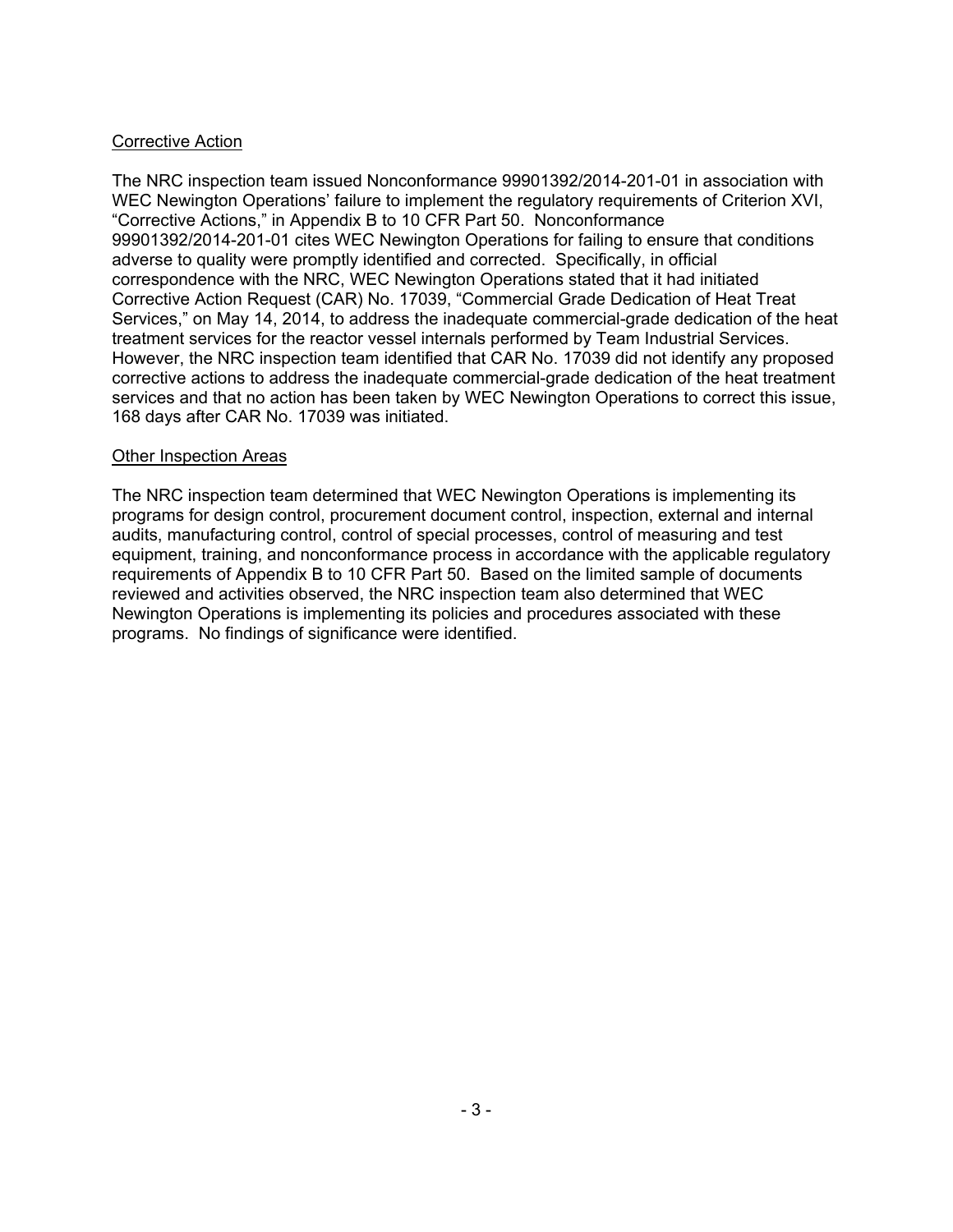# **REPORT DETAILS**

### 1. Corrective Action

#### a. Inspection Scope

The U.S Nuclear Regulatory Commission (NRC) inspection team reviewed Westinghouse Electric Company LLC, Newington facility (hereafter referred to as WEC Newington Operations) policies and implementing procedures that govern the Corrective Action Program (CAP) to verify compliance with the requirements of Criterion XVI, "Corrective Action," of Appendix B, "Quality Assurance Criteria for Nuclear Power Plants and Fuel Reprocessing Plants," to Title 10 of the *Code of Federal Regulations* (10 CFR) Part 50, "Domestic Licensing of Production and Utilization Facilities."

The NRC inspection team observed an Issue Review Committee to determine whether WEC Newington Operations staff demonstrated sufficient knowledge of the CAP and whether the meeting provided an adequate review of the corrective action requests (CARs), including proposed categorization and appropriate screening for applicability of 10 CFR Part 21, "Reporting Defects and Noncompliance."

The NRC inspection team discussed the CAP with WEC Newington Operations management and technical staff. The attachment to this inspection report lists the documents reviewed by the inspection team.

#### b. Observations and Findings

During the review of a sample of CARs, the NRC inspection team noted that CAR No. 17039, "Commercial Grade Dedication of Heat Treat Services," opened on May 14, 2014, to address the inadequate commercial-grade dedication of the heat treatment services for the reactor vessel internals (RVI) performed by Team Industrial Services (TIS), did not identify any proposed corrective actions and no action had been taken by WEC Newington Operations to address this issue. The only information documented in the CAR No. 17039 was the problem statement. Upon further questioning, WEC Newington Operations staff stated that the resolution of CAR No. 14337, opened on November 16, 2013, in response to issues identified with WEC Newington Operations dedication procedure PP-07-01, "Dedication of Commercial Grade Items and Services," would address the issues identified in CAR No. 17039. Upon further review, the NRC inspection team determined that the actions being taken in response to CAR No. 14337 would not address the issues identified in CAR No. 17039. In addition, CAR No. 17039, identified as a Level 4, had been opened for 168 days. In accordance with WEC Newington Operations procedure 16.2, the closure due date for a Level 4 corrective actions request is 120 days, from its origination. The NRC inspection team identified this issue as Nonconformance 99901392/2014-201-01 for WEC Newington Operations failure to ensure that conditions adverse to quality were promptly identified and corrected.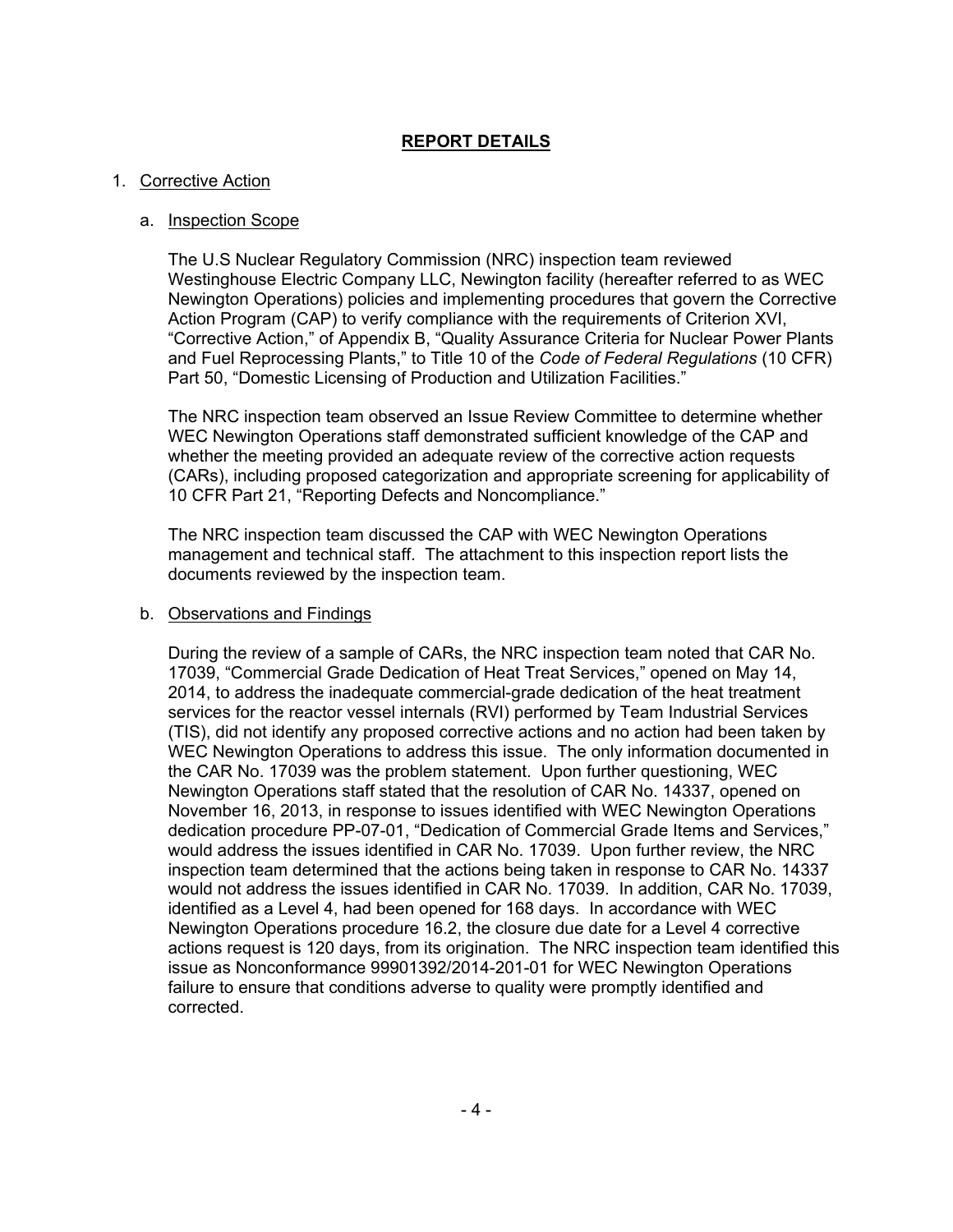# c. Conclusion

The NRC inspection team issued Nonconformance 99901392/2014-201-01 in association with WEC Newington Operations' failure to implement the regulatory requirements of Criterion XVI in Appendix B to 10 CFR Part 50. Nonconformance 99901392/2014-201-01 cites WEC Newington Operations for failing to ensure that conditions adverse to quality were promptly identified and corrected. Specifically, in official correspondence with the NRC, WEC Newington Operations stated that it had CAR No. 17039, "Commercial Grade Dedication of Heat Treat Services," on May 14, 2014, to address the inadequate commercial-grade dedication of the heat treatment services for the RVI performed by TIS. However, the NRC inspection team identified that CAR No. 17039 did not identify any proposed corrective actions to address the inadequate commercial-grade dedication of the heat treatment services and that no action has been taken by WEC Newington Operations to correct this issue, 168 days after CAR No. 17039 was initiated.

# 2. Design Control

# a. Inspection Scope

The NRC inspection team reviewed the WEC Newington Operations policies and implementing procedures that govern the design control program to verify their compliance with the regulatory requirements of Criterion III, "Design Control," in Appendix B to 10 CFR Part 50.

The NRC inspection team reviewed the configuration control process, interviewed WEC Newington Operations personnel associated with design and configuration control activities for the RVI and Instrumentation Grid Assembly (IGA) for the Vogtle Electric Generating Plant (VEGP), Units 3 and 4 and Virgil C. Summer (V.C. Summer) Generating Station, Units 2 and 3 AP1000 projects.

The NRC inspection team verified that the purchase order (PO) requirements included the drawings and specifications necessary to fabricate the AP1000 control rod drive mechanisms (CRDM) and RVI components, as well as appropriate provisions for the purchase of materials and services related to the fabrication and manufacturing activities to be consistent with the design requirements.

The NRC inspection team also reviewed a sample of deviation notices and nonconformances related to the AP1000 RVIs for V.C. Summer Units 1 and 2 VEGP Units 3 and 4, and selected customer engineering change notices (including design change authorizations and engineering and departure change requests (E&DCRs)) related to the AP1000 CRDMs and RVIs.

In addition, the NRC inspection team reviewed WEC Newington Operations policies and implementing procedure that govern the commercial-grade dedication of items and services. The NRC inspection team reviewed WEC PP-07-01, "Dedication of Commercial Grade Items and Services," Revision 4, dated October 31, 2013, that prescribes the activities necessary to verify the acceptability of commercial-grade items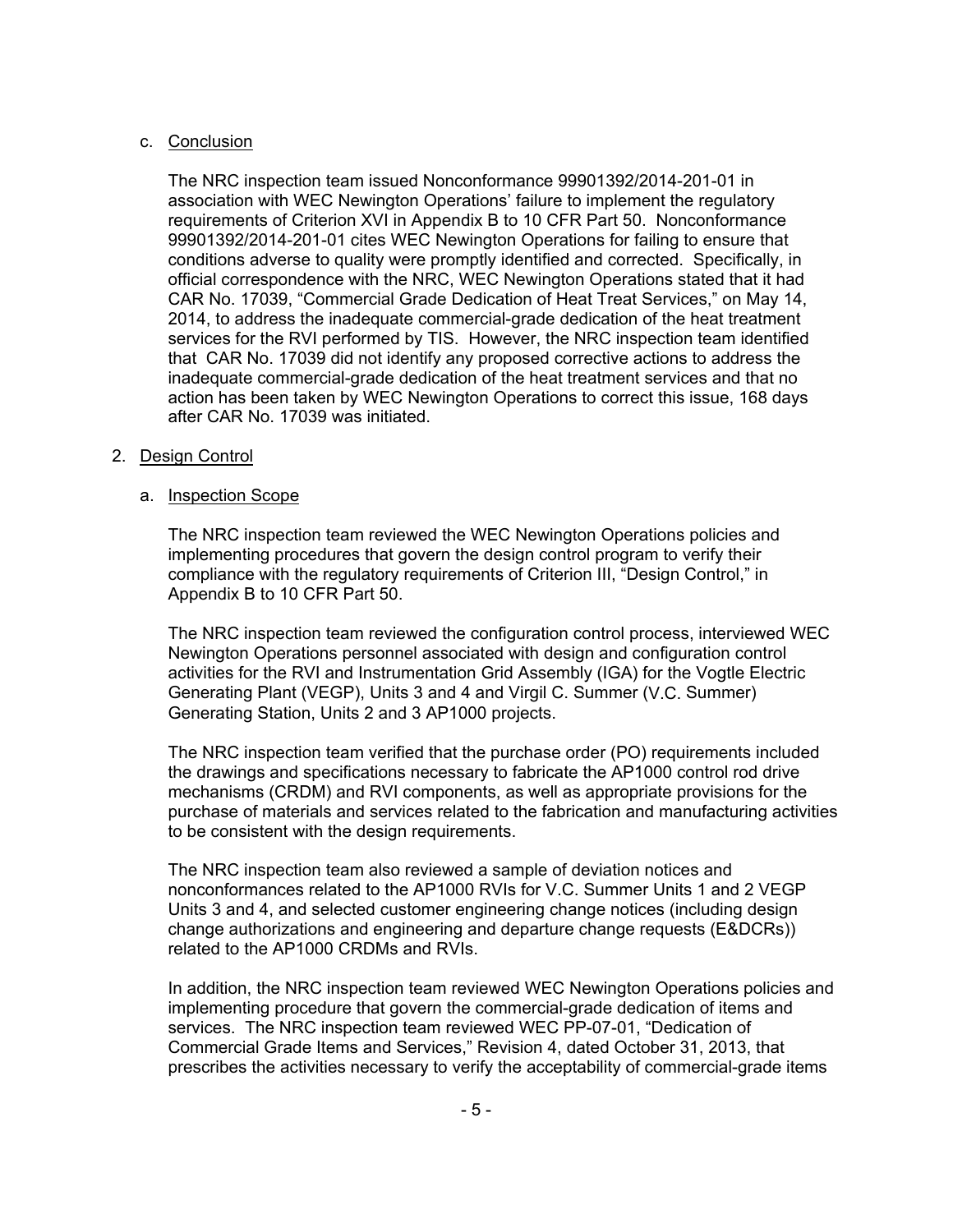and services for safety-related applications. The NRC inspection team verified that PP-07-01 also provides guidance and reference documents necessary to use the different acceptance methods, including special tests and inspections, surveys, source verification, and acceptable performance. In addition, the NRC inspection team verified that this procedure provides standard commercial-grade dedication evaluations for certain services by defining the critical characteristics of the service and the methods for acceptance.

The NRC inspection team observed the dedication process of the heat treatment services performed by TIS on the IGA for V.C. Summer Unit 2. The NRC inspection team also reviewed dedication records for commercial-grade services such as machining, grinding, and plating performed on AP1000 safety-related guide tubes to verify that WEC Newington Operations properly developed and implemented a plan for commercial grade services for use during the fabrication of safety-related RVI and IGA. In addition, the NRC inspection team reviewed WEC Newington Operations dedication process for calibration services.

The NRC inspection team discussed the design control and commercial-grade dedication programs with WEC Newington Operations management and technical staff. The attachment to this inspection report lists the documents reviewed by the NRC inspection team.

#### b. Observations and Findings

Attachment 7.1, "Standard Commercial Grade Dedication Evaluations," (SCGDE) of PP-07-1, outlines the technical evaluation for dedication of commercial-grade services that include machining, plating, grinding, laboratory, heat-treatment, on-site heat treatment, and calibration. The NRC inspection team confirmed that WEC Newington Operations as part of their commercial grade dedication program implements the methods contained in the Electric Power Research Institute (EPRI) 5652, "Guideline for the Utilization of Commercial Grade Items in Nuclear Safety-Related Applications," issued June 1988, for dedication activities. EPRI 5652 provides four methods of accepting a commercial grade item (CGI) for use in safety-related applications: Method 1, "Special Tests and Inspection"; Method 2, "Commercial Grade Survey of Supplier"; Method 3, "Source Verification"; and Method 4, "Acceptable Supplier/Item Performance Record." The SCGDE for on-site heat treatment service performed by TIS specifies verification of critical characteristics that include measuring and test equipment and review heat treatment records by acceptance using Method 1 and WEC Newington Operations controlling the heat treatment process under its quality assurance (QA) program utilizing a production order.

WEC APP-GW-Z0-601, "Heat Treatment of Stainless Steel for Dimensional Stability," Paragraph 12, "Heat Treat Vendor," states, in part, that heat treating, if subcontracted, the vendor shall demonstrate expertise in this area through past experience. Appropriate review and assessment of the heat treatment vendor capabilities shall be performed prior to selection of the vendor."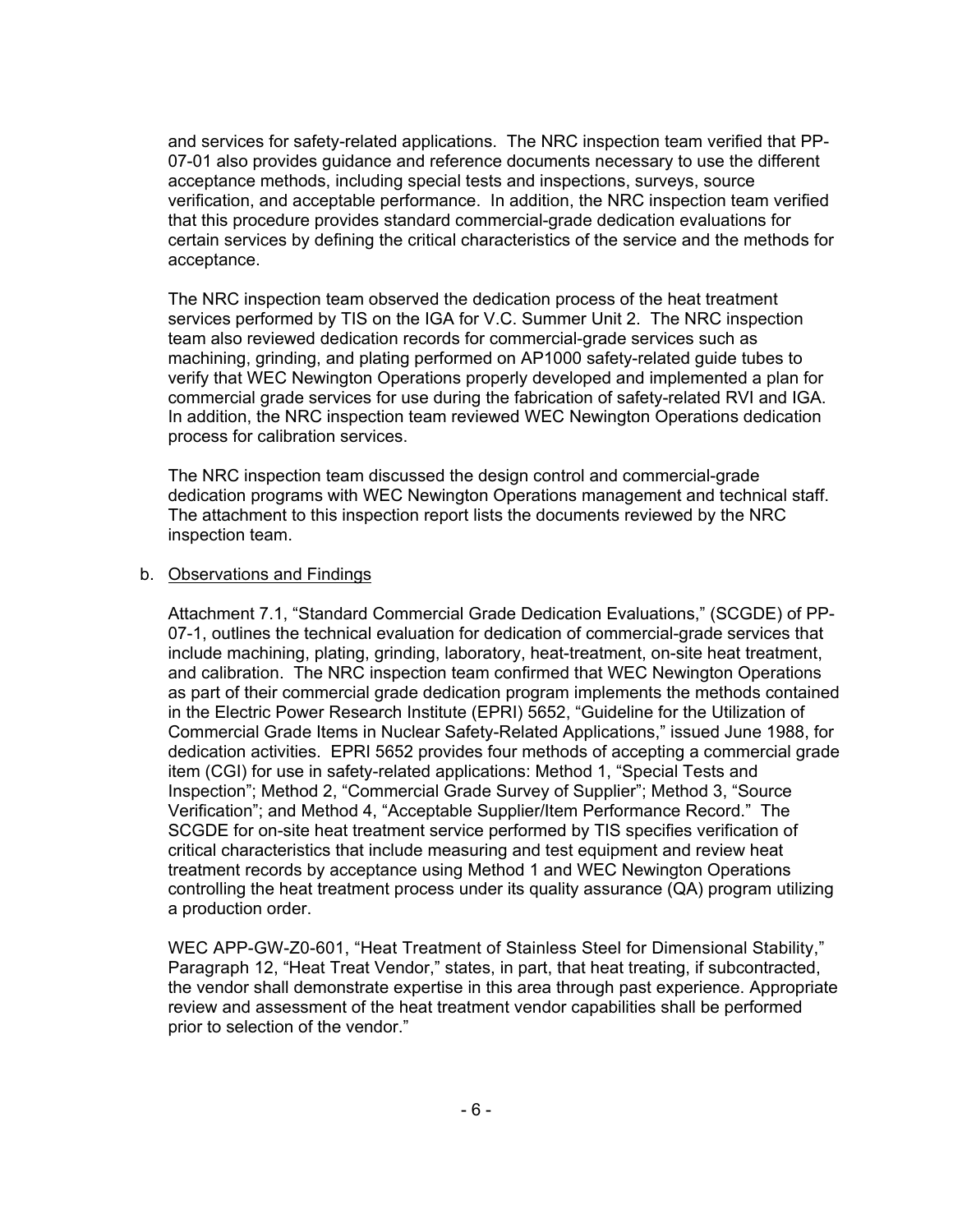During observation of the dimensional stabilization heat treatment (DSHT) of the V.C. Summer Unit 2 safety-related IGA, WEC Material ID No. V2-811-HT on Production Order No. 40510727 and Job No. 2404948, performed by TIS and dedicated by WEC Newington Operations, the NRC inspection team noted that the heat treatment process was monitored using ten WEC Newington Operations-dedicated thermocouple K-wires. The thermocouples were connected to the IGA and to a recorder. The recorder used during the heat treatment process was calibrated by TIS technicians. The data obtained by the recorder (temperature) is constantly monitored by a TIS heat treatment technician in accordance with WEC Newington Operations approved TIS procedure. The NRC inspection team interviewed the TIS heat treatment technician and WEC Newington Operations management and reviewed the production order.

Based on review of the production order No. 40510727 and personnel interviewed, the NRC inspection team determined that WEC Newington Operations did not identify and verify the relevant critical characteristics and acceptance methods. These critical characteristics once verified would provide reasonable assurance of the adequate commercial-grade dedication of the TIS heat treatment service. Specifically, WEC Newington Operations failed to:

- provide objective evidence that an appropriate review and assessment of the heat treatment service supplier capabilities was performed prior to selection of the supplier
- include in production order No. 40510727 a list of operational steps to verify that the equipment, property of TIS, is appropriate for heat treatment service
- verify that TIS heat treatment technician was qualified/certified or had adequate TIS program/procedure training to perform heat treatment operation
- conduct indoctrination and training of TIS heat treatment technician to WEC Newington Operations QA Program as required by its SCGDE
- verify that TIS had an adequate calibration program to assure the heat treatment equipment (data recorder) would provide a reasonable data. (TIS had calibrated its measuring and test equipment used during the heat treatment process using a standard that were calibrated by another commercial calibration service provider)
- verify TIS calibration program and staff performing the calibration was qualified to calibrate the test equipment used during the heat treatment
- verify how TIS selected the calibration services for the heat treatment equipment. (Instead WEC Newington Operations accepted the calibration certificates provided by TIS because the calibration lab is accredited by American Association for Laboratory Accreditation 'A2LA').

These issues were discussed with WEC Newington Operations management, who informed the NRC inspection team that CAR No.14337, dated November 16, 2013, addresses the inadequate commercial grade dedication of heat treatment service for the RVIs. The review and evaluation of WEC Newington Operations' CAR to address the inadequate commercial-grade dedication of heat treatment service is discussed in Section 1, "Corrective Action," of this report.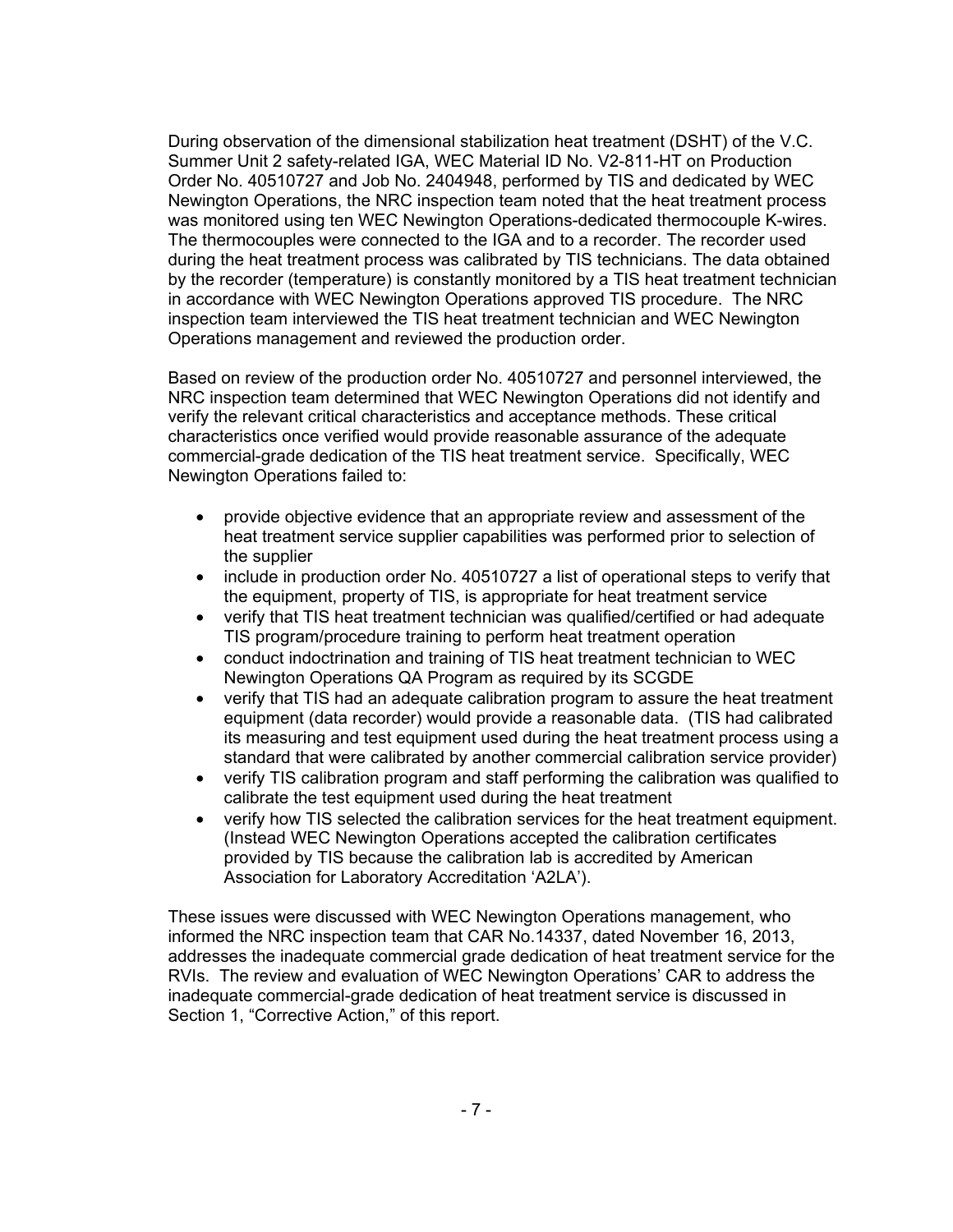# c. Conclusion

The NRC inspection team determined that WEC Newington Operations is implementing its design control and commercial-grade dedication programs in accordance with Criterion III of Appendix B to 10 CFR Part 50. Based on the limited sample of documents reviewed, the NRC inspection team also determined that WEC Newington Operations is implementing its policies and procedures associated with the design control and commercial-grade dedication programs with the exception of Nonconformance 99901392/2014-201-01 discussed in Section 1, "Corrective Action," of this report.

# 3. Oversight of Contracted Activities

# a. Inspection Scope

The NRC inspection team reviewed the WEC Newington Operations policies and implementing procedures that govern the implementation of its oversight of contracted activities to verify compliance with the requirements of Criterion IV, "Procurement Document Control," Criterion VII, "Control of Purchased Material, Equipment, and Services," and Criterion XVIII, "Audits," in Appendix B to 10 CFR Part 50.

The NRC inspection team reviewed a sample of safety-related purchase orders (POs) issued in support of the AP1000 RVI and IGA fabrication for VEGP and V.C. Summer to verify that specific procurement requirements were met and documented correctly. The NRC inspection team verified that the POs included, as applicable, the scope of work, right of access to facilities and records for source inspections and audits, reporting and approving disposition of nonconformance, and references to specific drawings, codes, and specifications. In addition, the NRC inspection team confirmed that all of the safetyrelated POs reviewed included clauses that invoke the provisions of 10 CFR Part 21 and that required the supplier to conduct safety-related work under its approved QA program.

The NRC inspection team reviewed a sample of commercial-grade surveys (CGSs), annual evaluations, and source surveillance reports. The NRC inspection team confirmed that CGSs and source surveillance reports contained sufficient objective evidence of the review and verification of relevant critical characteristics of items and services controlled by the supplier and the invoked PO restrictions.

The NRC inspection team verified a sample of certified material test reports (CMTR's), and certificates of compliance (C of C) for equipment, items and services received associated with the AP1000 RVI and IGA for VEGP and V.C. Summer. The NRC inspection team also reviewed WEC Newington Operations processes and management of their supplier database and its interfaces with generating supplier limitations and capabilities on their Qualified Suppliers List (QSL) and POs.

The NRC inspection team discussed the oversight of contracted activities with WEC Newington Operations management and technical staff. The attachment to this inspection report lists the documents reviewed by the NRC inspection team.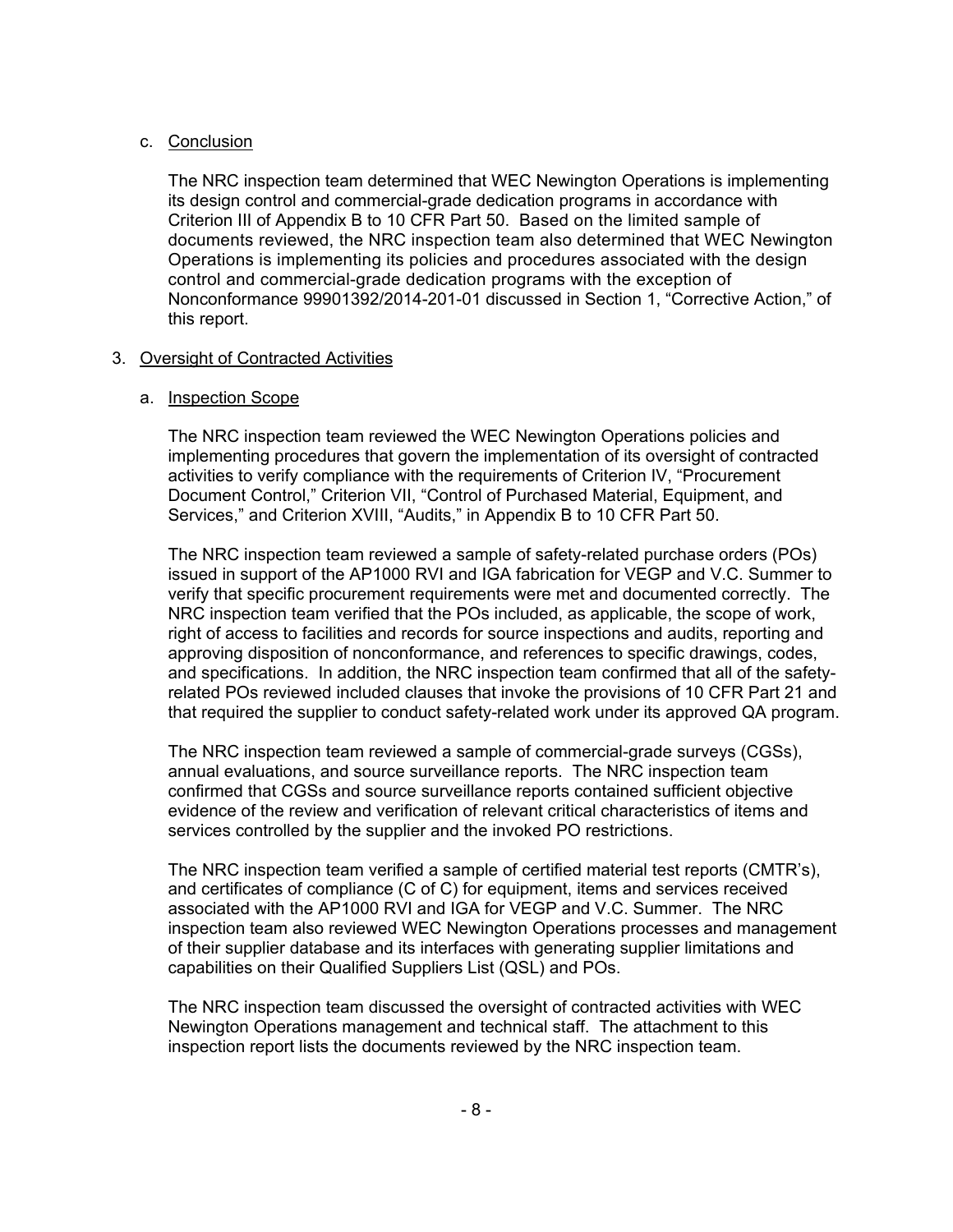# b. Observations and Findings

No findings of significance were identified.

# c. Conclusion

The NRC inspection team determined that WEC Newington Operations is implementing its oversight of contracted activities in accordance with the regulatory requirements of Criterion IV, Criterion VII, and Criterion XVIII of Appendix B to 10 CFR Part 50. Based on the limited sample of documents reviewed, the NRC inspection team also determined that WEC Newington Operations is implementing its policies and procedures associated with the oversight of contracted activities. No findings of significance were identified.

# 4. Control of Measuring & Test Equipment (M&TE)

# a. Inspection Scope

The NRC inspection team reviewed WEC Newington Operations policies and implementing procedures that govern the M&TE program to verify compliance with the requirements of Criterion XII, "Control of Measuring and Test Equipment," of Appendix B to 10 CFR Part 50.

For a sample of M&TE (e.g. intra-mike inside micrometer, torque wrench, caliper, etc.), the NRC inspection team determined that they had the appropriate calibration stickers with the respective calibration service and current calibration dates including the calibration due date. The NRC inspection team also verified that the M&TE had been calibrated, adjusted, and maintained at prescribed intervals. In addition, the NRC inspection team verified that the calibration records indicated the "as-found" or "as-left" conditions, accuracy required, calibration results, calibration dates, owner of the calibration services, and the due date for recalibration. The NRC inspection team also verified that the selected M&TE was calibrated using procedures traceable to known industry standards including those outsourced for calibration. All M&TE equipment was traceable with a unique WEC Newington Operations ID number. The ID number is traced and can be retrieved using an M&TE log which contains all of the information regarding the calibration of the item.

The NRC inspection team performed a walk down to ensure that equipment located in the M&TE storage area, the M&TE hold area, and the fabrication shop were labeled, handled, and stored in a manner that indicated the calibration status of the instrument and ensured its traceability to calibration test data.

The NRC inspection team discussed the M&TE program with WEC Newington Operations management and technical staff. The attachment to this inspection report lists the documents reviewed by the inspection team.

# b. Observations and Findings

No findings of significance were identified.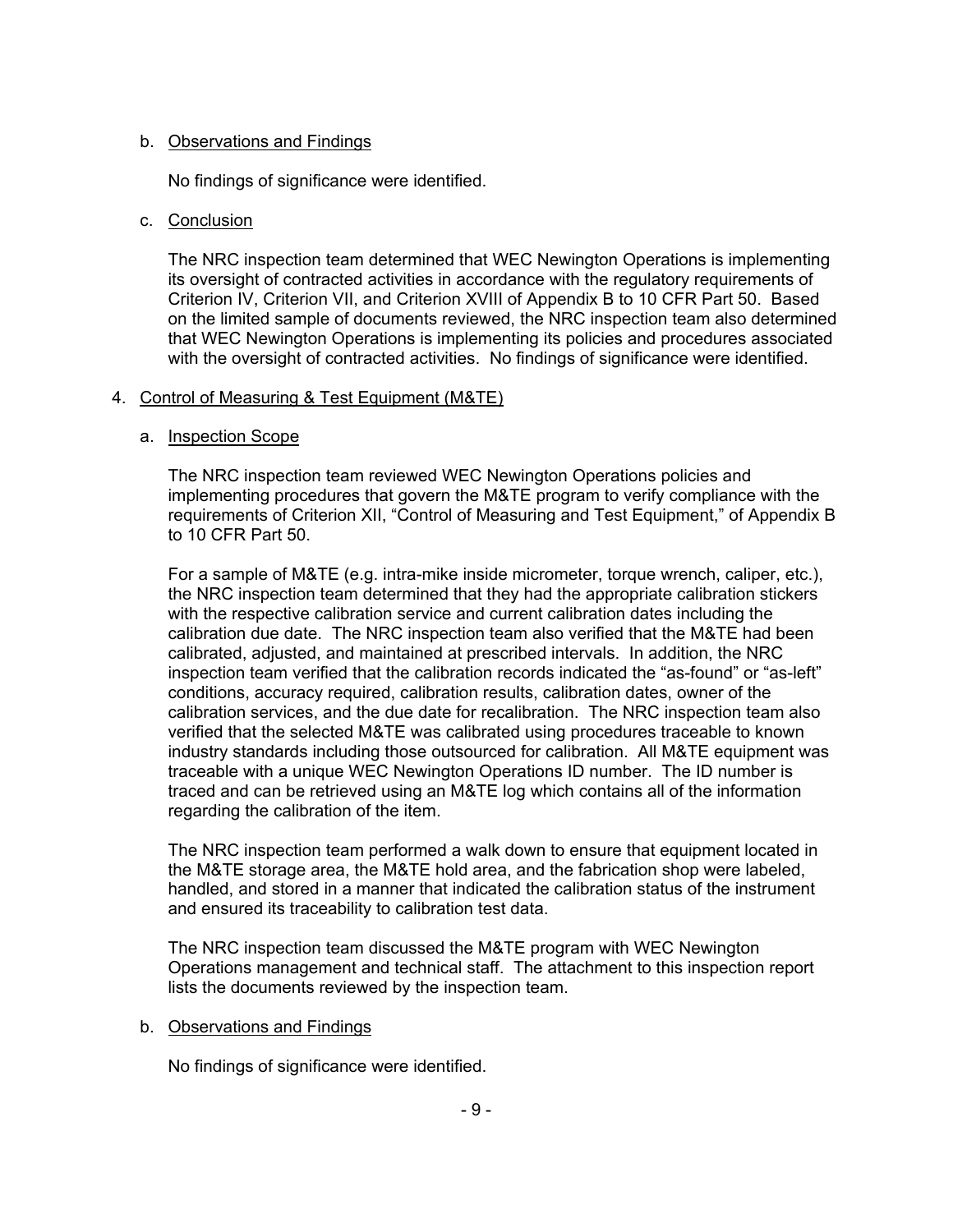# c. Conclusion

The NRC inspection team determined that WEC Newington Operations is implementing its M&TE program in accordance with the regulatory requirements of Criterion XII of Appendix B to 10 CFR Part 50. Based on the limited sample of documents reviewed, the NRC inspection team also determined that WEC Newington Operations is implementing its policies and procedures associated with the control of M&TE. No findings of significance were identified.

# 5. Manufacturing Control and Control of Special Processes

# a. Inspection Scope

The NRC inspection team reviewed WEC Newington Operations policies and implementing procedures that govern the control of special processes to verify compliance with the regulatory requirements of Criterion IX, "Control of Special Processes," of Appendix B of 10 CFR Part 50; and the American Society of Mechanical Engineers (ASME) Boiler and Pressure Vessel Code, Division I, Section III, Subsection NG as applicable.

For nondestructive examination (NDE) activities, the NRC inspection team reviewed the production order, Radiographic Testing (RT) procedure, RT reports and film, and the RT examiner certification for the weld joining the VEGP Unit 3 core barrel upper support flange to the upper support skirt. Additionally, the NRC inspection team reviewed production orders, the Penetrant Testing (PT) procedure, PT reports, consumable certifications, and PT examiner certifications for the weld joining the VEGP Unit 3 core barrel 90˚ nozzle to the upper core barrel. The NRC inspection team also reviewed radiography activities associated with the longitudinal seam weld associated with two rolled tubes supplied by an outside vendor to be used as the upper guide tubes for VEGP Unit 3.

For welding activities, the NRC inspection team walked down that portion of the shop floor where WEC Newington Operations was performing welding of the VEGP Unit 4 core shroud assembly ribs to rings. The NRC inspection team also walked down the rod room and arrangements for discarded rod disposal. Further, the NRC inspection team reviewed the detailed welding procedure, associated procedure qualification records, and the base metal and filler metal CMTRs.

For heat treatment activities, the NRC inspection team reviewed heat treatment procedures and reviewed the heat treatment performed on the IGA for V.C. Summer Unit 2.

In addition, the NRC inspection team observed activities associated with inspections, tests, analyses and acceptance criteria (ITAAC) 2.1.03.03, for VEGP Unit 3 (Tag No. RXS-MI-02), related to the design and fabrication of the reactor vessel internals in accordance with the requirements of Subsection NG, Division I, Section III of the ASME Code, 1998 Edition including the 2000 Addenda.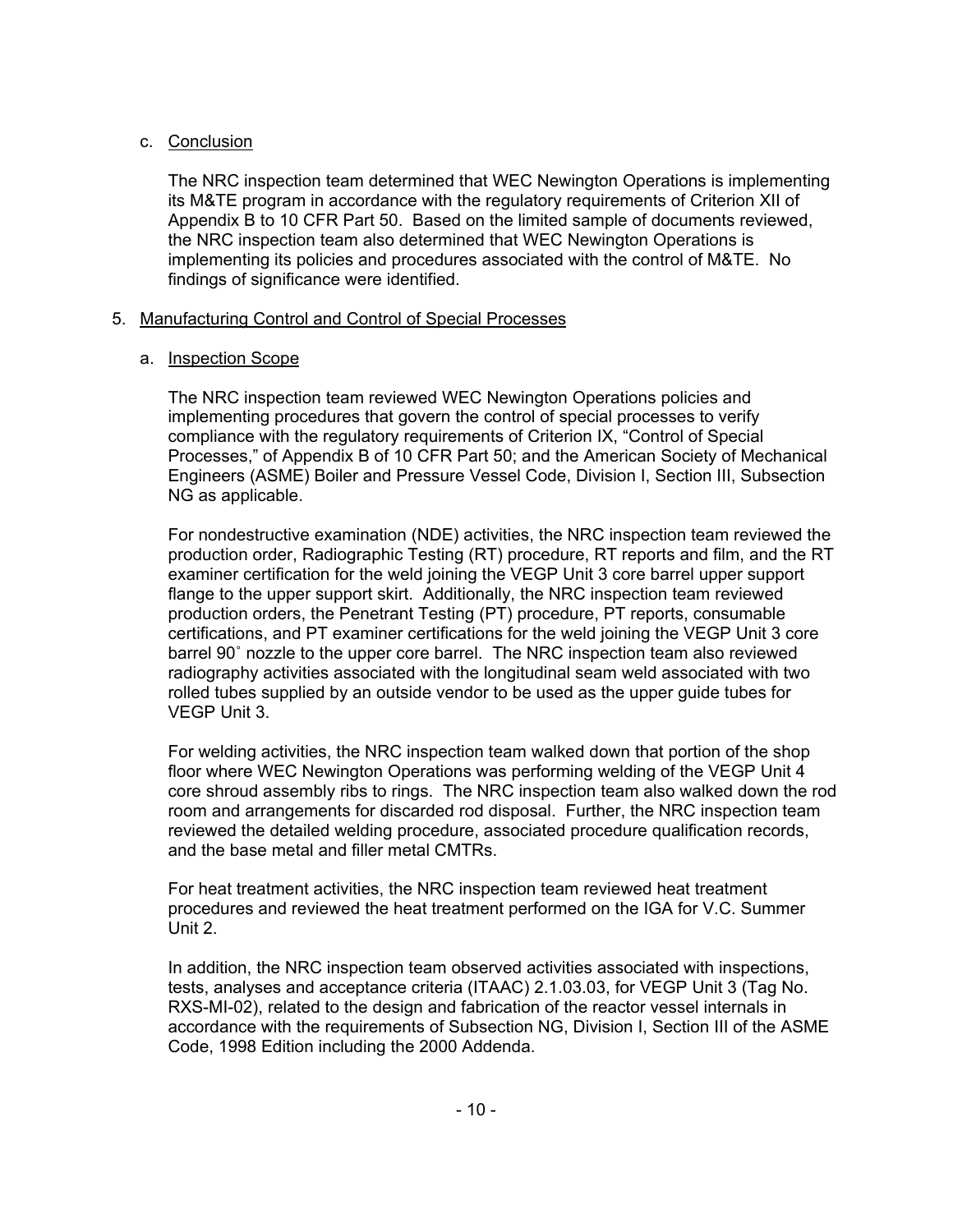The NRC inspection team discussed the control of special processes program with WEC Newington Operations management and technical staff. The attachment to this inspection report lists the documents reviewed by the inspection team.

### b. Observations and Findings

No findings of significance were identified.

### c. Conclusion

The NRC inspection team determined that WEC Newington Operations is implementing its special processes program in accordance with the regulatory requirements of Criterion IX in Appendix B to 10 CFR Part 50. Based on the limited sample of documents reviewed, the NRC inspection team also determined that WEC Newington Operations is implementing its policies and procedures associated with the control of special processes. No findings of significance were identified.

### 6. Inspection

# a. Inspection Scope

The NRC inspection team reviewed WEC Newington Operations' policies and implementing procedures that govern the inspection program to verify compliance with the requirements of Criterion X "Inspections," in Appendix B to 10 CFR Part 50.

The NRC inspection team conducted direct observations of WEC Newington Operations quality inspectors as they performed in-process and final inspections to verify conformance of items to specified requirements. The NRC inspection team observed the inspection of the V.C. Summer Unit 2 upper core plate fuel alignment pin holes, the final detail inspection following manufacturing machining of spacer plates for the V.C. Summer Unit 1 CRDM latch assembly, quality inspections of the VEGP Unit 2 upper core plate clevis insert modification, and performance of one control rod guide tube "free path" test, which is used to verify that the Rod Control Cluster Assemblies have adequate clearance and will not bind in the Guide Tubes. The NRC inspection team interviewed the quality inspection personnel and evaluated whether their inspections were implemented in accordance with WEC Newington Operations approved instructions. The NRC inspection team also reviewed that persons performing inprocess and final inspections were qualified and the inspection results, including deviations, were properly documented.

The NRC inspection team discussed the inspection program with WEC Newington Operations management and technical staff. The attachment to this inspection report lists the documents reviewed by the inspection team.

# b. Observations and Findings

No findings of significance were identified.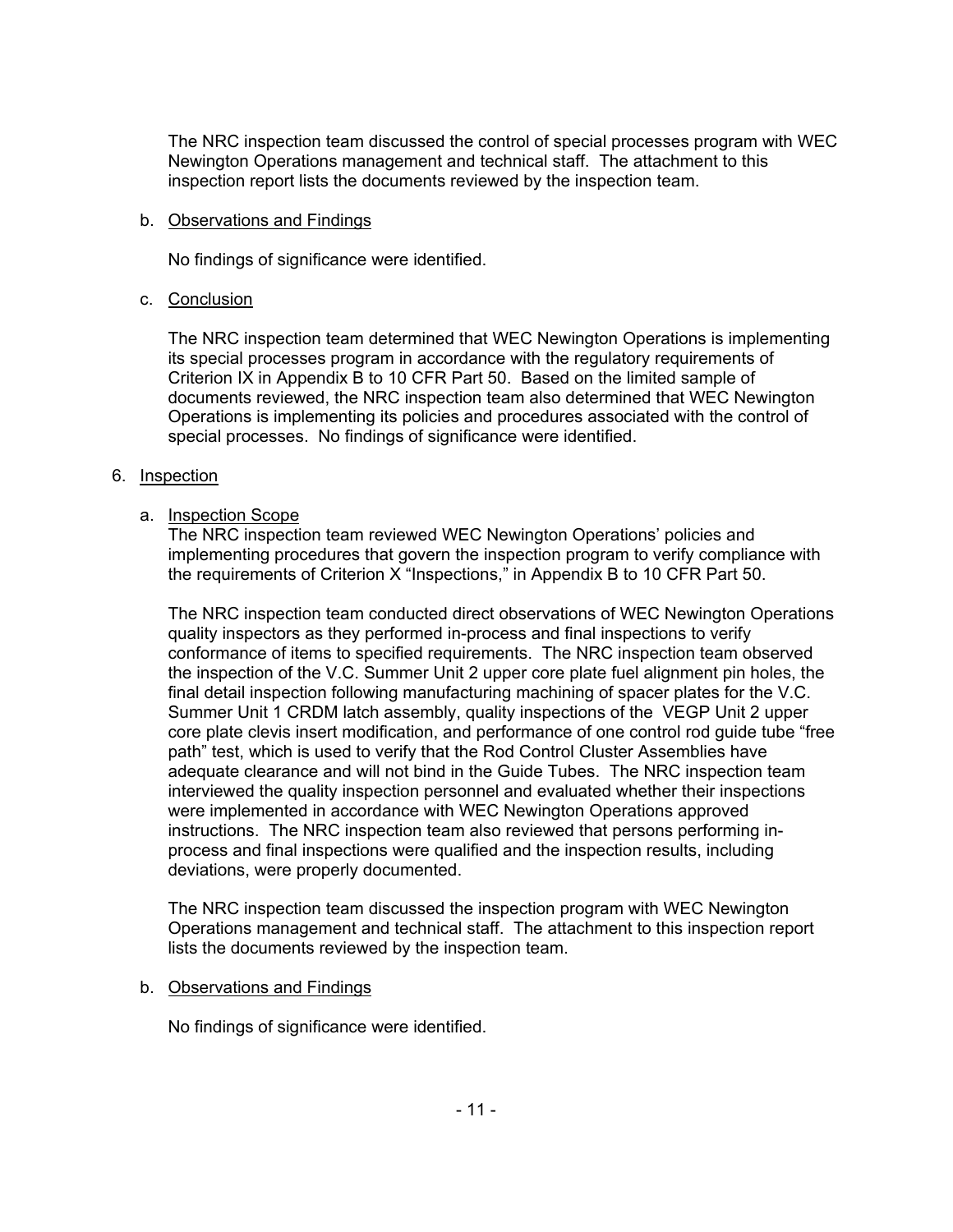# c. Conclusion

The NRC inspection team determined that the implementation of WEC Newington Operations program for inspection was consistent with the regulatory requirements of Criterion X of Appendix B to 10 CFR Part 50. Based on the limited sample of documents reviewed, the NRC inspection team also determined that WEC Newington Operations is implementing its policies and procedures associated with Inspection control. No findings of significance were identified.

# 7. Nonconforming Materials, Parts, or Components

# a. Inspection Scope

The NRC inspection team reviewed WEC Newington Operations policies and implementing procedures that govern the control of nonconformances to verify compliance with the requirements of Criterion XV, "Nonconforming Materials, Parts, or Components," in Appendix B to 10 CFR Part 50.

For the sample of nonconformance reports (NCRs) reviewed, the NRC inspection team verified that WEC Newington Operations implemented an adequate program to assess and control nonconforming items, including appropriate identification, documentation, segregation, evaluation, and disposition of these items. This process properly applies the principles of acceptable, repair, rework, hold, scrap, or use-as-is, and it provides for the necessary technical justifications to be adequately supported and properly documented. The NRC inspection team also toured the shop floor to verify that there are designated areas to segregate and control the various classes of nonconforming materials. In addition, the NRC inspection team also verified that WEC Newington Operations nonconformance process provides a link to the 10 CFR Part 21 program.

The NRC inspection team discussed the nonconformance program with WEC Newington Operations management and technical staff. The attachment to this inspection report lists the documents reviewed by the NRC inspection team.

# b. Observations and Findings

No findings of significance were identified.

c. Conclusion

The NRC inspection team concluded that WEC Newington Operations is implementing its nonconforming materials, parts or components program in accordance with the regulatory requirements of Criterion XV in Appendix B to 10 CFR Part 50. Based on the limited sample of documents reviewed, the NRC inspection team also determined that WEC Newington Operations is implementing its policies and procedures associated with the control of special processes program. No findings of significance were identified.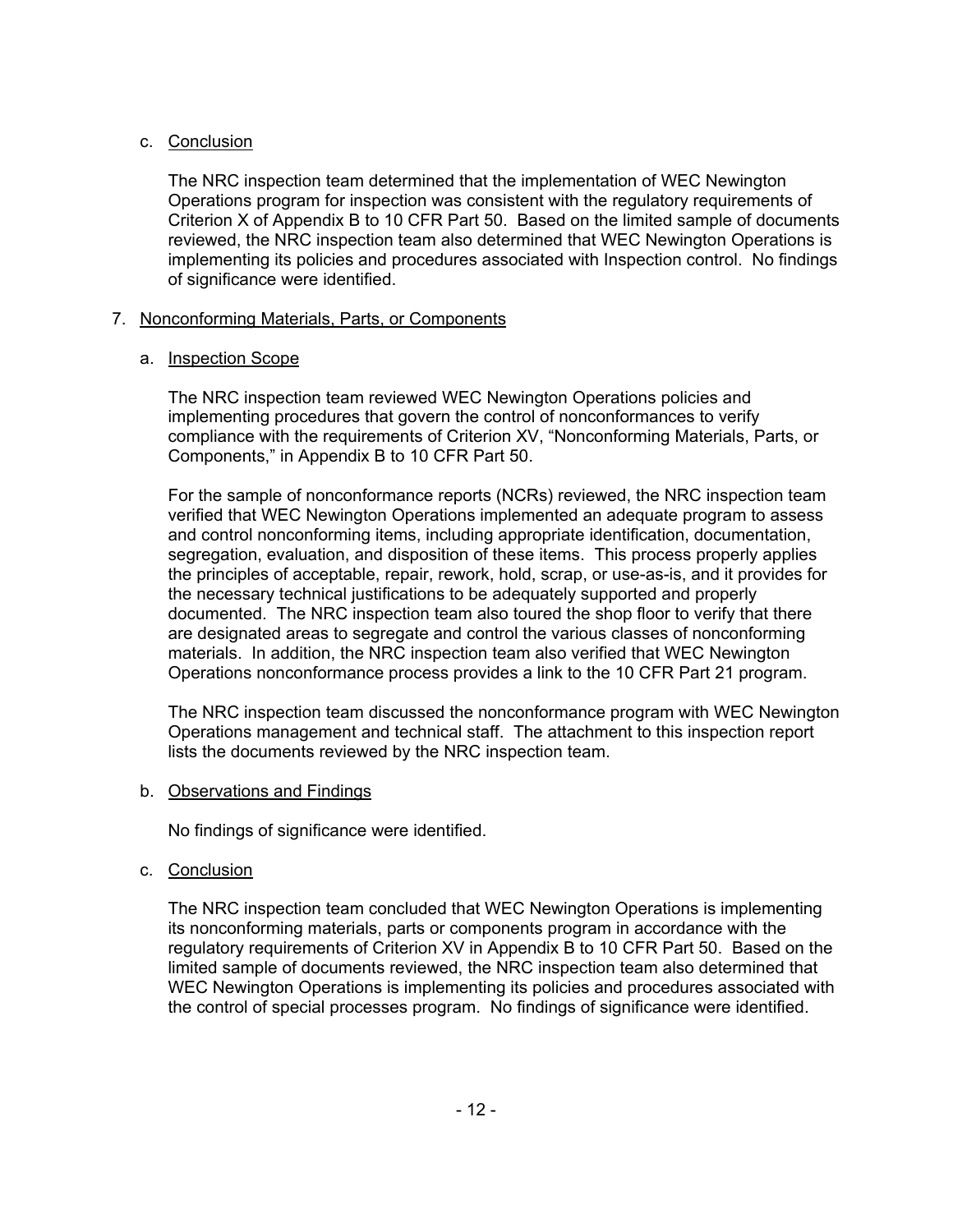# 8. External and Internal Audits

# a. Inspection Scope

The NRC inspection team reviewed WEC Newington Operations policies and implementing procedures that govern the external and internal audits program to verify compliance with the requirements of Criterion VII, "Control of Purchased Material, Equipment, and Services," and Criterion XVIII, "Audits," in Appendix B to 10 CFR Part 50.

The NRC inspection team reviewed a sample of external and internal audits and the qualifications of the lead auditors and auditors to verify the implementation of WEC Newington Operations audit program. The NRC inspection team also reviewed the disposition of audit findings for adequacy and timeliness. WEC Newington Operations audit program also includes the performance of annual evaluations of suppliers to ensure that they are effectively implementing their approved QA programs. For a sample of annual evaluations, the NRC inspection team verified that these were performed in accordance with WEC Newington Operations procedures and contained all the required information.

The NRC inspection team discussed the external and internal audits program with WEC Newington Operations management and technical staff. The attachment to this inspection report lists the documents reviewed by the NRC inspection team.

b. Observations and Findings

No findings of significance were identified.

c. Conclusion

The NRC inspection team concluded that WEC Newington Operations is implementing its external and internal audits program in accordance with the regulatory requirements of Criterion VII and Criterion XVIII, in Appendix B to 10 CFR Part 50. Based on the limited sample of documents reviewed, the NRC inspection team also determined that WEC Newington Operations is implementing its policies and procedures associated with the external and internal audits program. No findings of significance were identified.

# 9. Training and Qualification of Personnel

# a. Inspection Scope

The NRC inspection team reviewed WEC Newington Operations' policies and implementing procedures that govern the training and qualification program to verify compliance with the requirements of Criterion II, "Quality Assurance Program," of Appendix B to 10 CFR Part 50.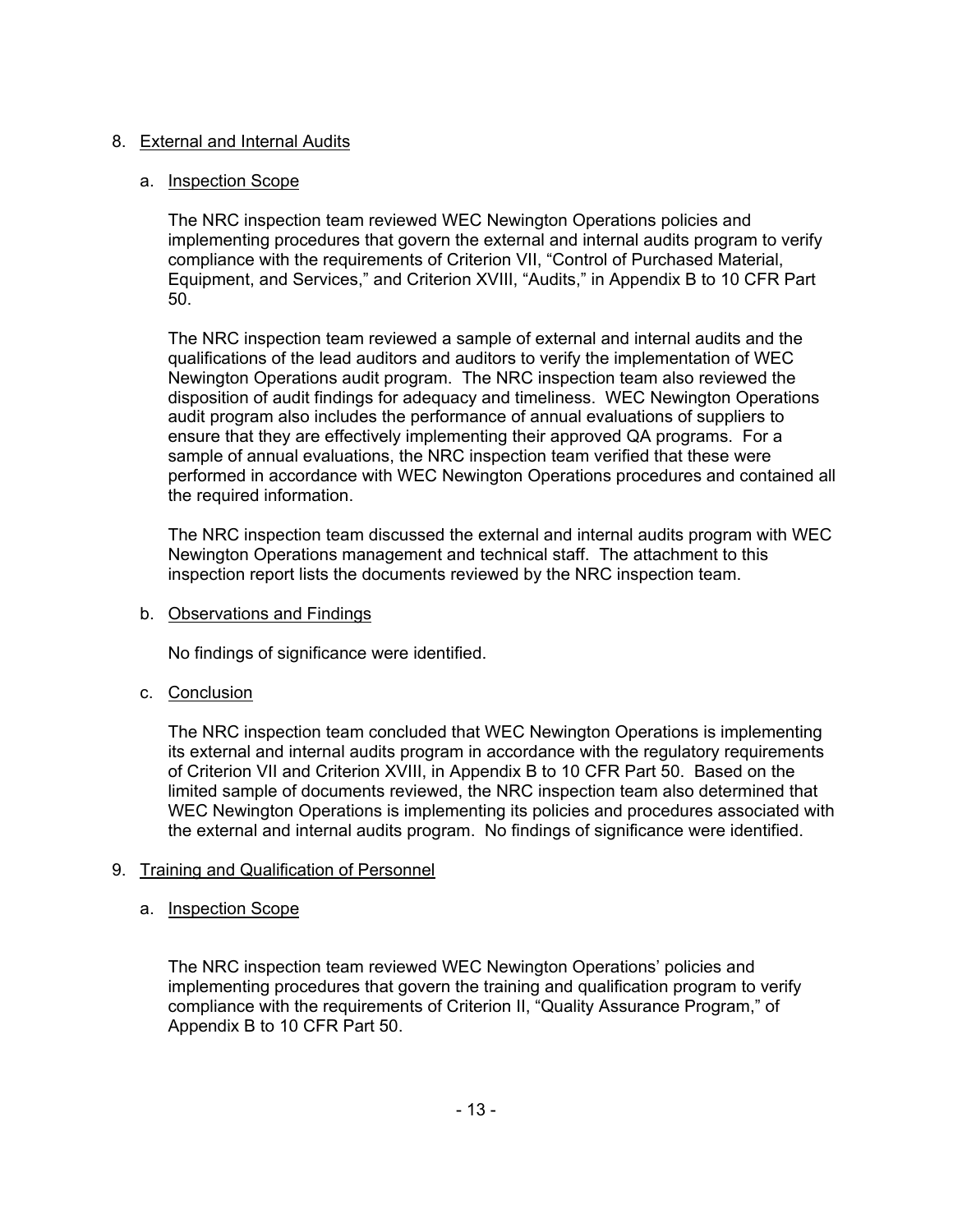The NRC inspection team reviewed WEC Newington Operations' long-range and shortrange training plans and the system used to track training. The NRC inspection team reviewed the indoctrination, training, and qualification of lead auditors and auditors, nondestructive examination personnel, Quality Control (QC) personnel, and welding personnel to ensure that proficiency is achieved and maintained. The NRC inspection team verified that all personnel performing activities affecting quality had completed the required training and met all the specified requirements in accordance with WEC Newington Operations' policies and implementing procedures.

The NRC inspection team discussed the training and qualification program with WEC Newington Operations' staff. The attachment to this inspection report lists the documents reviewed by the NRC inspection team.

### b. Observations and Findings

No findings of significance were identified.

# c. Conclusion

The NRC inspection team determined that WEC Newington Operations is implementing its training and qualification program in accordance with the regulatory requirements of Criterion II of Appendix B to 10 CFR Part 50. Based on the limited sample of documents reviewed, the NRC inspection team also determined that WEC Newington Operations is implementing its policies and procedures associated with the training and qualification program. No findings of significance were identified.

#### 10. Entrance and Exit Meetings

On October 26, 2014, the NRC inspection team discussed the scope of the inspection with Mr. Ramon Serrano, Plant Manager Nuclear Components Manufacturing, and other members of WEC Newington Operations management and technical staff. On October 31, 2014, the NRC inspection team presented the inspection results and observations during an exit meeting with Nick Liparulo, Senior Vice President of Engineering, Equipment and Major Projects, and other members of WEC Newington Operations management and technical staff. The attachment to this report lists the attendees of the entrance and exit meetings, as well as those individuals whom the NRC inspection team interviewed.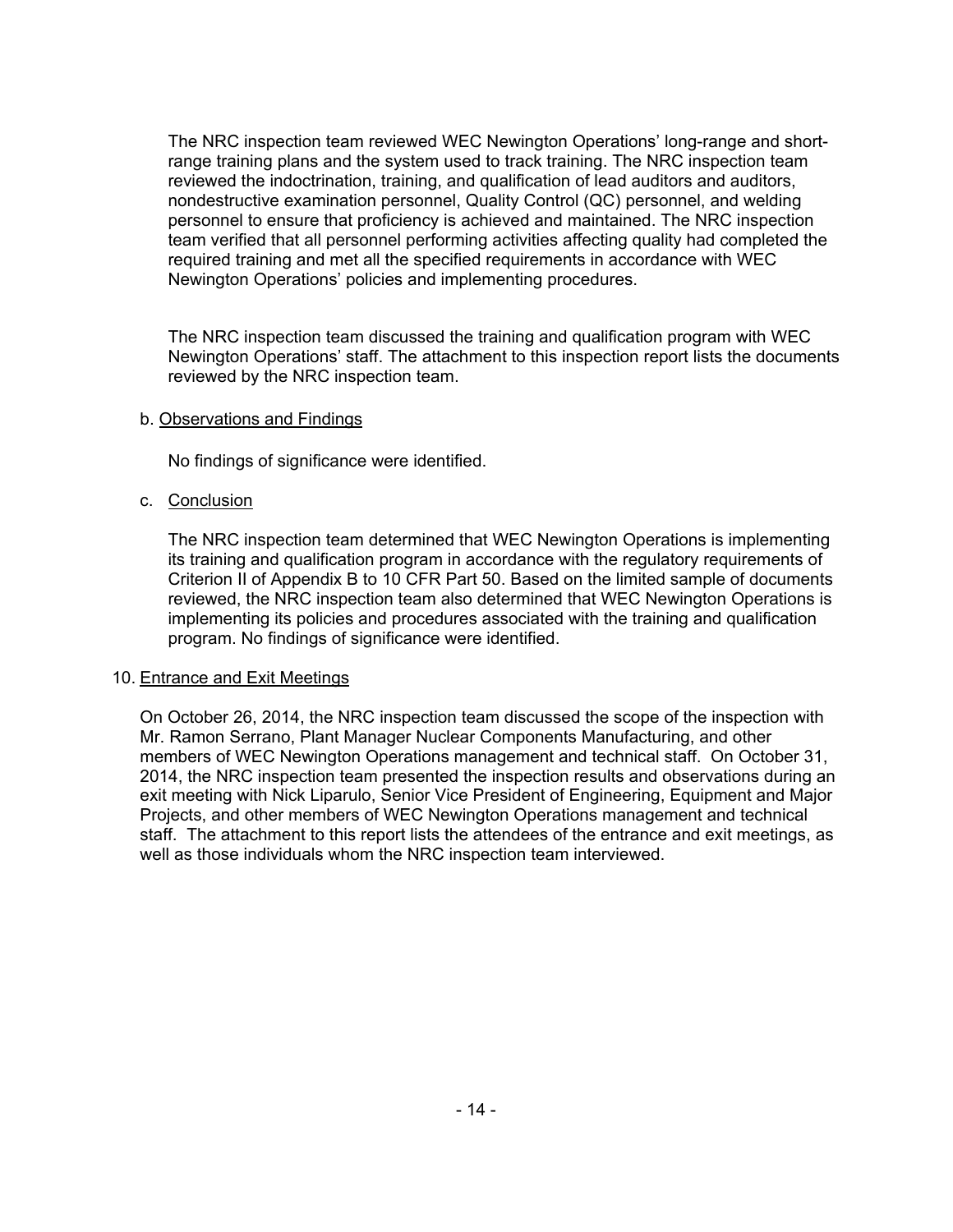# **ATTACHMENT**

# 1. ENTRANCE AND EXIT MEETING ATTENDEES

| <b>Name</b>                                              | <b>Title</b>                                                             | <b>Affiliation</b>                  | <b>Entrance</b> | <b>Exit</b> | Interviewed |
|----------------------------------------------------------|--------------------------------------------------------------------------|-------------------------------------|-----------------|-------------|-------------|
| Jonathan Ortega-Luciano<br><b>Inspection Team Leader</b> |                                                                          | <b>NRC</b>                          | X               | X           |             |
| Yamir Diaz-Castillo                                      | Inspector                                                                | <b>NRC</b>                          | X               | X           |             |
| Raju Patel                                               | Inspector                                                                | <b>NRC</b>                          | X               | X           |             |
| Laura Micewski                                           | Inspector                                                                | <b>NRC</b>                          | X               | X           |             |
| Jermaine Heath                                           | Inspector                                                                | <b>NRC</b>                          | X               | X           |             |
| <b>Eric Michel</b>                                       | Inspector                                                                | <b>NRC</b>                          | X               | X           |             |
| James McShane                                            | <b>Quality Assurance</b><br>Manager                                      | Westinghouse<br>Electric<br>Company | X               | X           | X           |
| <b>Richard Nicolas</b>                                   | <b>Fabrication Manager</b>                                               | <b>WEC</b>                          | X               | X           |             |
| <b>Ryan Russell</b>                                      | <b>Quality Inspection</b><br>Manager                                     | <b>WEC</b>                          | X               | X           | X           |
| <b>Richard Roberg</b>                                    | <b>Quality Assurance</b><br>Engineer                                     | <b>WEC</b>                          | X               |             |             |
| Joan Solak                                               | Supply Chain Manager                                                     | <b>WEC</b>                          | X               | X           | X           |
| Mark Coburn                                              | APR 1400 RVI\CXDM<br><b>Product Manager</b>                              | <b>WEC</b>                          | X               |             |             |
| Paul Winslow                                             | <b>Quality Assurance</b><br>Engineer                                     | <b>WEC</b>                          | X               |             |             |
| Lisa Plante                                              | <b>Quality System</b><br>Supervisor                                      | <b>WEC</b>                          | X               | X           | X           |
| Ramon Serrano                                            | <b>Plant Manager</b>                                                     | <b>WEC</b>                          | X               | X           |             |
| Mark Kachmar                                             | <b>Vice President</b><br>Manufacturing<br>Operations                     | <b>WEC</b>                          |                 | X           |             |
| Nick Liparulo                                            | Senior Vice President of<br>Engineering, Equipment<br>and Major Projects | <b>WEC</b>                          |                 | X           |             |
| <b>Davis DeSantis</b>                                    | <b>Production Manager</b><br>AP1000 Reactor Vessel<br>Internals          | <b>WEC</b>                          |                 | X           |             |
| Ronnie Gardner*                                          | <b>Vice President Quality</b>                                            | <b>WEC</b>                          |                 | X           |             |
| Tim Northcutt*                                           | Manger of Global<br><b>Corrective Action</b>                             | <b>WEC</b>                          |                 | X           |             |
| Paul Prescott*                                           | Senior Reactor<br><b>Operations Engineer</b>                             | <b>NRC</b>                          |                 | X           |             |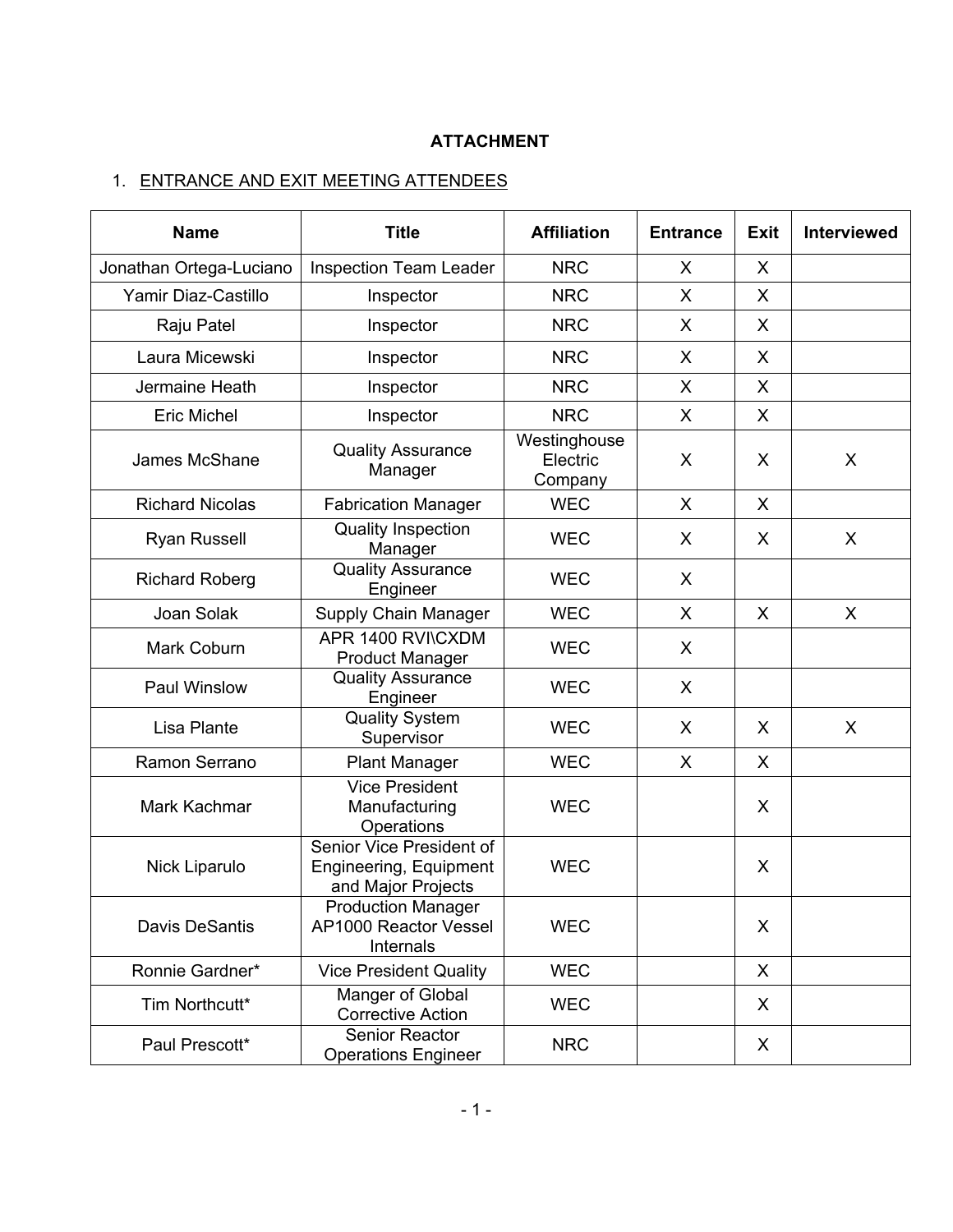| <b>Name</b>                                                       | <b>Title</b>                                                  | <b>Affiliation</b>                  | <b>Entrance</b> | <b>Exit</b> | Interviewed  |
|-------------------------------------------------------------------|---------------------------------------------------------------|-------------------------------------|-----------------|-------------|--------------|
| Senior Reactor<br>Richard McIntyre*<br><b>Operations Engineer</b> |                                                               | <b>NRC</b>                          |                 | X           |              |
| Edward Roach*                                                     | Chief of the Mechanical<br>Vendor Inspection<br><b>Branch</b> | <b>NRC</b>                          |                 | X           |              |
| <b>Ronald Wessel</b>                                              | <b>Principal Engineer</b><br>AP1000 Licensing                 | <b>WEC</b>                          |                 | X           |              |
| Duane Egan                                                        | Welder                                                        | <b>WEC</b>                          |                 |             | X            |
| <b>Mark Stevens</b>                                               | Day Shift Quality<br><b>Control Supervisor</b>                | <b>WEC</b>                          |                 |             | X            |
| <b>Richard Callahan</b>                                           | <b>Quality Control</b><br>Inspector                           | <b>WEC</b>                          |                 |             | X            |
| John Bison                                                        | <b>Quality Control</b><br>Inspector                           | <b>WEC</b>                          |                 |             | X            |
| <b>Chris Andrews</b>                                              | <b>Quality Control</b><br>Inspector                           | <b>WEC</b>                          |                 |             | X            |
| <b>Steve Petri</b>                                                | <b>Quality Control</b><br>inspector                           | <b>WEC</b>                          |                 |             | X            |
| Ben Leblanc                                                       | <b>Quality Control</b><br>Inspector                           | <b>WEC</b>                          |                 |             | X            |
| Kimberly K. Sward                                                 | <b>Corrective Action</b><br>Manager                           | <b>WEC</b>                          |                 |             | X            |
| Daniel Labbe                                                      | <b>Quality Assurance</b><br>Engineer                          | <b>WEC</b>                          |                 |             | X            |
| Sam Elkadim                                                       | Sr. Quality Inspector<br>Manager                              | <b>WEC</b>                          |                 |             | X            |
| <b>Matthew Standley</b>                                           | <b>Project Engineer</b>                                       | <b>WEC</b>                          |                 |             | X            |
| Victor Lapkowicz                                                  | <b>Project Engineer</b>                                       | <b>WEC</b>                          |                 |             | X            |
| Alan Friend                                                       | RVI Project Team Lead                                         | <b>WEC</b>                          | X               |             | X            |
| <b>Mark Stanley</b>                                               | <b>RVI Project Engineer</b>                                   | <b>WEC</b>                          |                 |             | X            |
| Osama Elkadin                                                     | Sr. Quality Materials<br>Engineer-Group Lead                  | <b>WEC</b>                          |                 |             | X            |
| <b>Barry Froulx</b>                                               | Level II Mechanical<br>Inspector                              | <b>WEC</b>                          |                 |             | $\mathsf{X}$ |
| <b>Brandon Guman</b>                                              | Level II Mechanical<br>Inspector                              | <b>WEC</b>                          |                 |             | $\mathsf{X}$ |
| <b>Christopher Andrews</b>                                        | QC Receipt Inspector                                          | <b>WEC</b>                          |                 |             | $\mathsf{X}$ |
| Benjamin LaBlanc                                                  | QC Receipt Inspector                                          | <b>WEC</b>                          |                 |             | $\mathsf{X}$ |
| <b>Bill Bergbigler</b>                                            | <b>Gas Combustion Lead</b><br>Technician                      | Team<br>Industrial<br>Service (TIS) |                 |             | X            |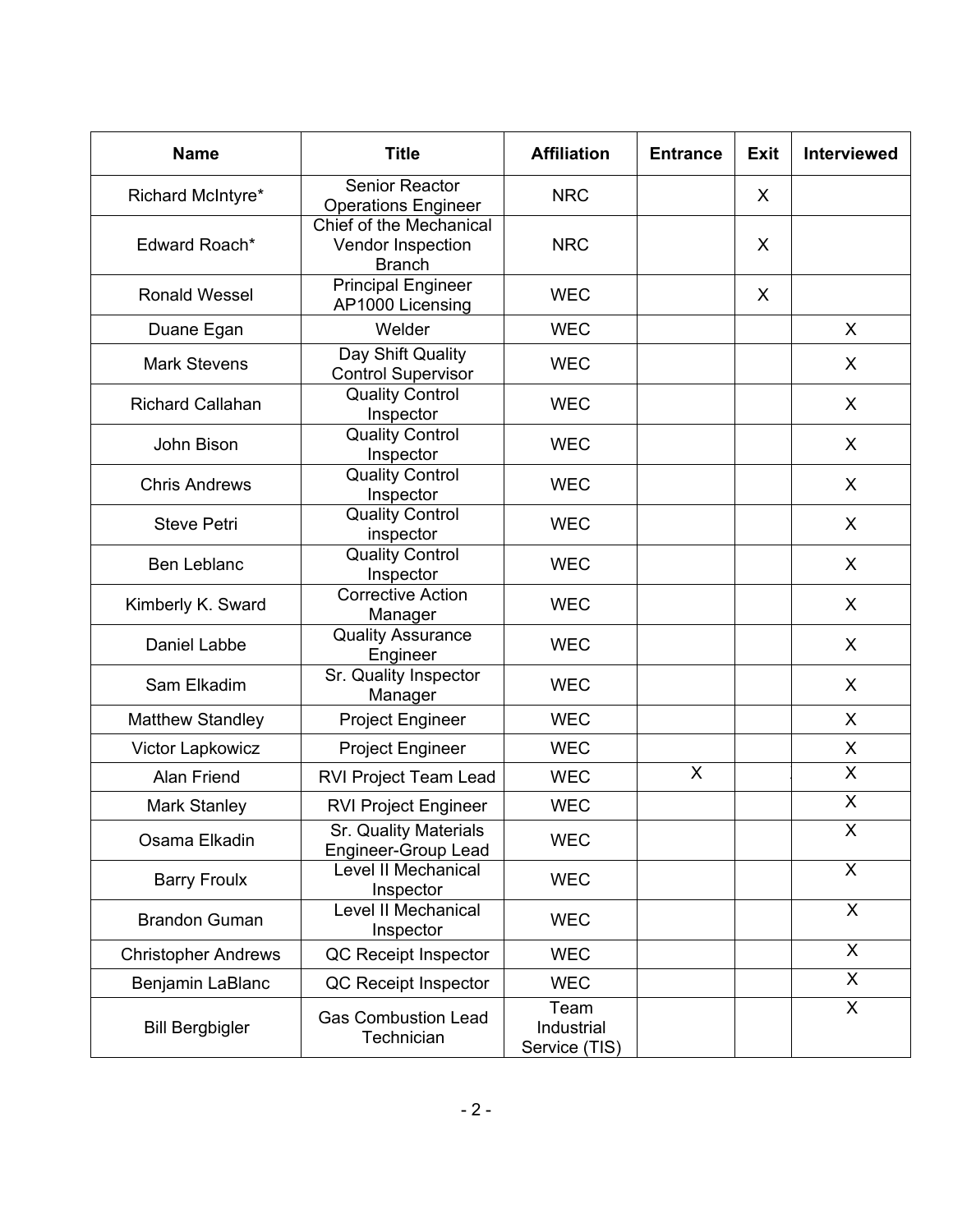| <b>Name</b>            | <b>Title</b>                             | <b>Affiliation</b> | <b>Entrance</b> | Exit | <b>Interviewed</b> |
|------------------------|------------------------------------------|--------------------|-----------------|------|--------------------|
| Scott Highland         | <b>Gas Combustion Lead</b><br>Technician | <b>TIS</b>         |                 |      | X                  |
| Daniel Bienvenue       | <b>Assistant Technician</b>              | <b>TIS</b>         |                 |      | X                  |
| George Wright          | <b>Heat Treatment</b><br>Technician      | <b>TIS</b>         |                 |      | X                  |
| <b>Tim Struna</b>      | <b>Principal Engineer</b>                | <b>WEC</b>         |                 |      | X                  |
| David Pratt            | <b>NDE Level III</b>                     | <b>WEC</b>         |                 |      | X                  |
| <b>Steve Russell</b>   | <b>Weld Engineer</b>                     | <b>WEC</b>         |                 |      | X                  |
| John Tromblury         | Machine Shop Lead                        | <b>WEC</b>         |                 |      | X                  |
| <b>Harris Hatfield</b> | QC Inspector                             | <b>WEC</b>         |                 |      | X                  |
| Dennis McKenna         | QC Inspector<br>Supervisor               | <b>WEC</b>         |                 |      | X                  |

# **\*Participated by teleconference**

# 2. INSPECTION PROCEDURES USED

- Inspection Procedure (IP) 43002, "Routine Inspections of Nuclear Vendors," dated July 15, 2013
- IP 43003, 'Reactive Inspections of Nuclear Vendors," dated October 3, 2013

# 3. LIST OF ITEMS OPENED, CLOSED, AND DISCUSSED

| <b>Item Number</b>   | <b>Status</b> | Type       | <b>Description</b>   |
|----------------------|---------------|------------|----------------------|
| 99901392/2014-201-01 | <b>OPEN</b>   | <b>NON</b> | <b>Criterion XVI</b> |

# 4. INSPECTIONS, TESTS, ANALYSES, AND ACCEPTANCE CRITERIA

The U.S. Nuclear Regulatory Commission (NRC) inspection team identified the following inspections, tests, analyses, and acceptance criteria (ITAAC) related to components being fabricated and inspected by WEC Newington Operations. At the time of the inspection, WEC Newington Operations was fabricating the core barrel for Vogtle Electric Generating Station Unit 3. For the ITAAC listed below, the NRC inspection team reviewed WEC Newington Operations quality assurance controls in the areas of special processes, inspection, nonconforming materials parts and components, and corrective actions.

The ITAAC's design commitments referenced below are for future use by the NRC staff during the ITAAC closure process; the listing of these ITAAC design commitments does not indicate that they have been met and closed. The NRC inspection team did not identify any findings associated with the ITAAC identified below.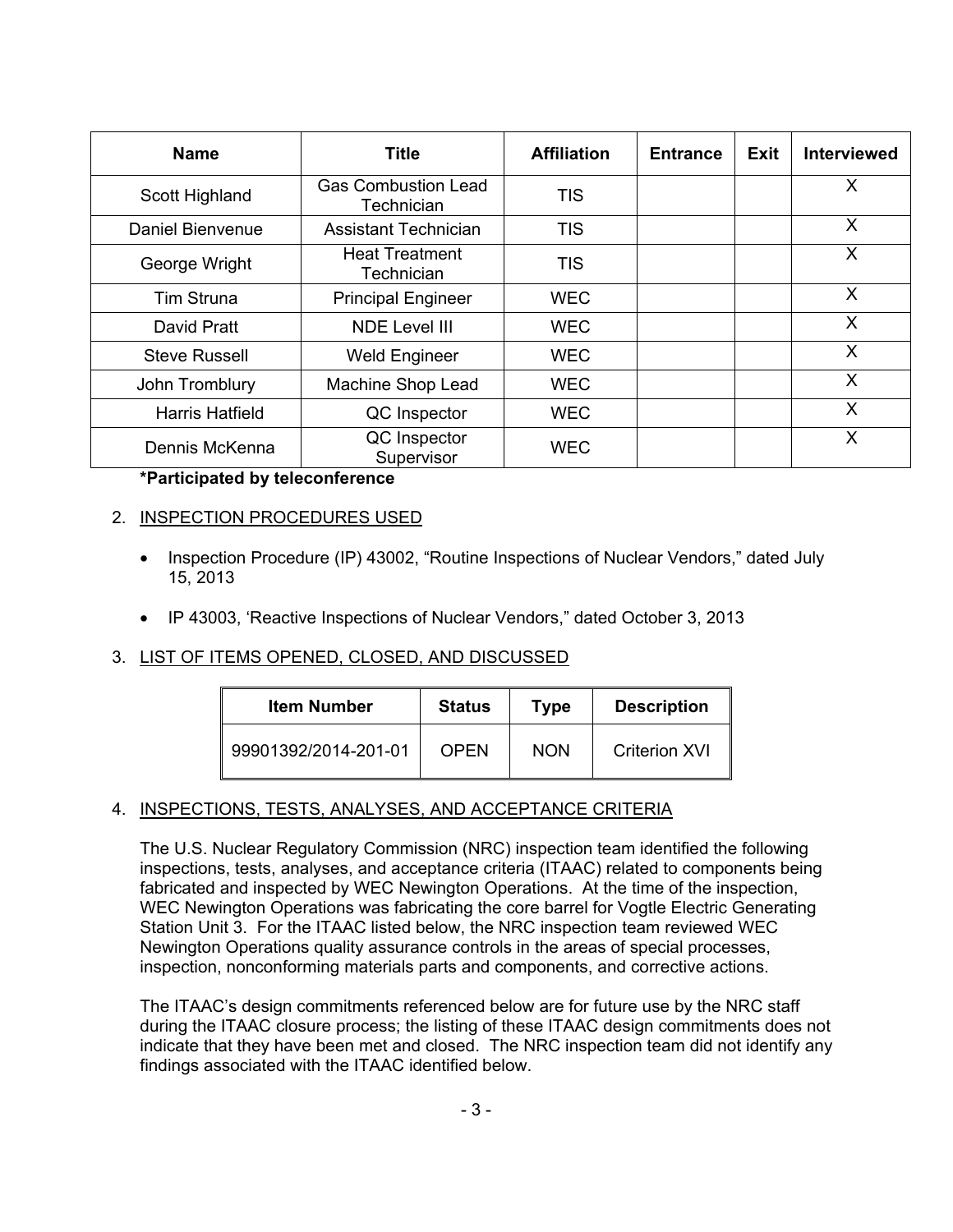| Appendix C to the Combined<br>License for Vogtle Electric<br><b>Generating Plant Unit 3</b> | No. 72 | <b>ITAAC</b><br>2.1.03.03 |
|---------------------------------------------------------------------------------------------|--------|---------------------------|
|---------------------------------------------------------------------------------------------|--------|---------------------------|

### 5. DOCUMENTS REVIEWED

#### Policies and Procedures

- Westinghouse Electric Company (WEC), "Newington Operations Quality Assurance Manual," Revision 12, dated December 20, 2013
- WEC QAM, Section 3, "Design Control," Revision 10, dated February 7, 2011
- WEC QAM, Section 7, "Control of Purchased Items and Services," Revision 12, dated December 20, 2013
- WEC QAM, Section 10, "Inspection," Revision 09
- WEC 2.8, "Qualification of Audit Personnel," Revision 1, dated July 31, 2013
- WEC 7.1, "Supplier Qualification and Evaluation," Revision 2, dated February 8, 2010
- WEC 7.1, "Supplier QA Program Qualification and Assessment," Revision 7, dated May 22, 2014
- WEC 7.3, "Commercial Grade Surveys," Revision 1, dated December 16, 2013
- WEC 16.2, "Westinghouse Corrective Action Program," Revision 7, dated March 31, 2014
- WEC 16.3, "Corrective Action Board," Revision 4, dated March 31, 2014
- WEC 16.4, "Root Cause Analysis," Revision 4, dated March 31, 2014
- WEC 16.5, "Apparent Cause Analysis," Revision 3, dated March 31, 2014
- WEC 16.8, "Customer Satisfaction," Revision 0, dated November 11, 2008
- WEC 16.10, "Common Cause Analysis (CCA)," Revision 0, dated March 31, 2014
- WEC 16.11, "Issue Review Committee," Revision 0, dated March 31, 2014
- WEC 16.12, "Limited Cause Analysis," Revision 0, dated March 31, 2014
- WEC 16.13, "Effectiveness Review," Revision 0, dated March 31, 2014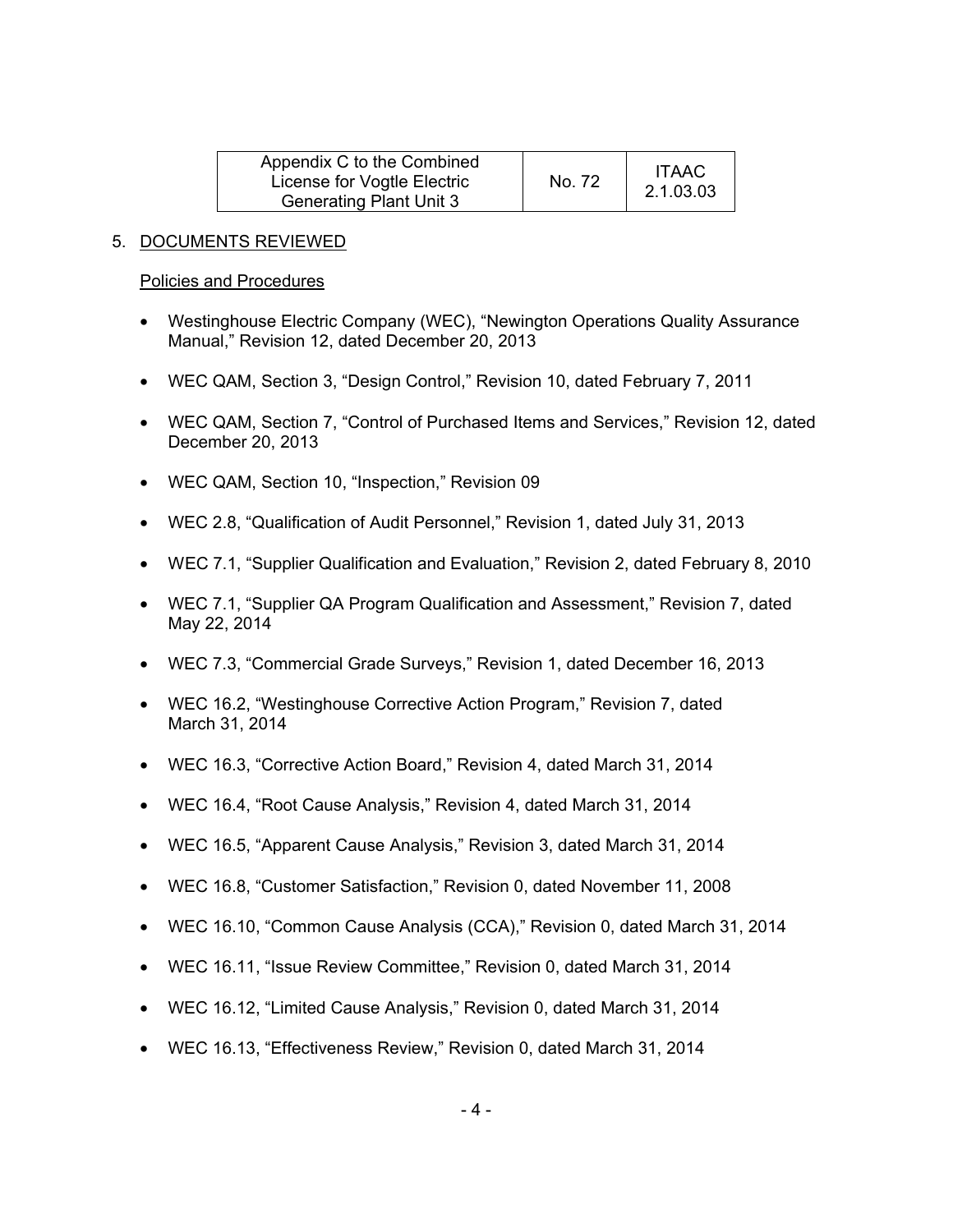- WEC 18.1, "Internal Audits," Revision 3, dated May 30, 2013
- WEC 18.4, "Self Assessments," Revision 2, dated January 9, 2014
- WEC 18.5, "External Audits and Regulatory Inspections," Revision 2, dated October 16, 2014
- QA-7.14, "Annual Supplier Evaluation," Revision 1, dated January 31, 2014
- PP-02-03, "Written Procedure for the Certification of Inspection and Test Personnel," Revision 4, dated January 14, 2014
- PP-02-04, "Certification Training program for Mechanical and Optical Inspection Personnel," Revision 1, dated June 15, 2012
- PP-03-04, "Design Specifications," Revision 5
- PP-03-05, "Design Control," Revision 2
- PP-03-06, "Design Reports," Revision 3
- PP-03-07, "Validation of Computerized Data Evaluation Programs and Coordinate Measuring Machine Programs," Revision 2, dated March 22, 2010
- PP-04-01, "Procurement Document Control," Revision 13, dated April 21, 2013
- PP-04-02, "Control of Consumables," Revision 09, dated January 24, 2013
- PP-04-04, "Supplier Request for Approval (SRA)," Revision 04, dated August 15, 2012
- PP-07-01, "Dedication of Commercial Grade Items and Services," Revision 04, dated October 31, 2013
- PP-09-01, "Production Order," Revision 16
- PP-10-01, "Dimensional Inspection Report," Revision 5, dated August 28, 2012
- PP-12-01, "Measuring and Test Equipment Calibration and Issue," Revision 14, dated October 21, 2013
- PP-15-01, "Nonconformance Reports In Process," Revision 9, dated September 12, 2013
- PP-15-02, "Supplier Deviation of Contract Requirements (SDCR)," Revision 3, dated December 15, 2010
- PP-15-03, "Quality Notifications Incoming," Revision 5, dated May 4, 2012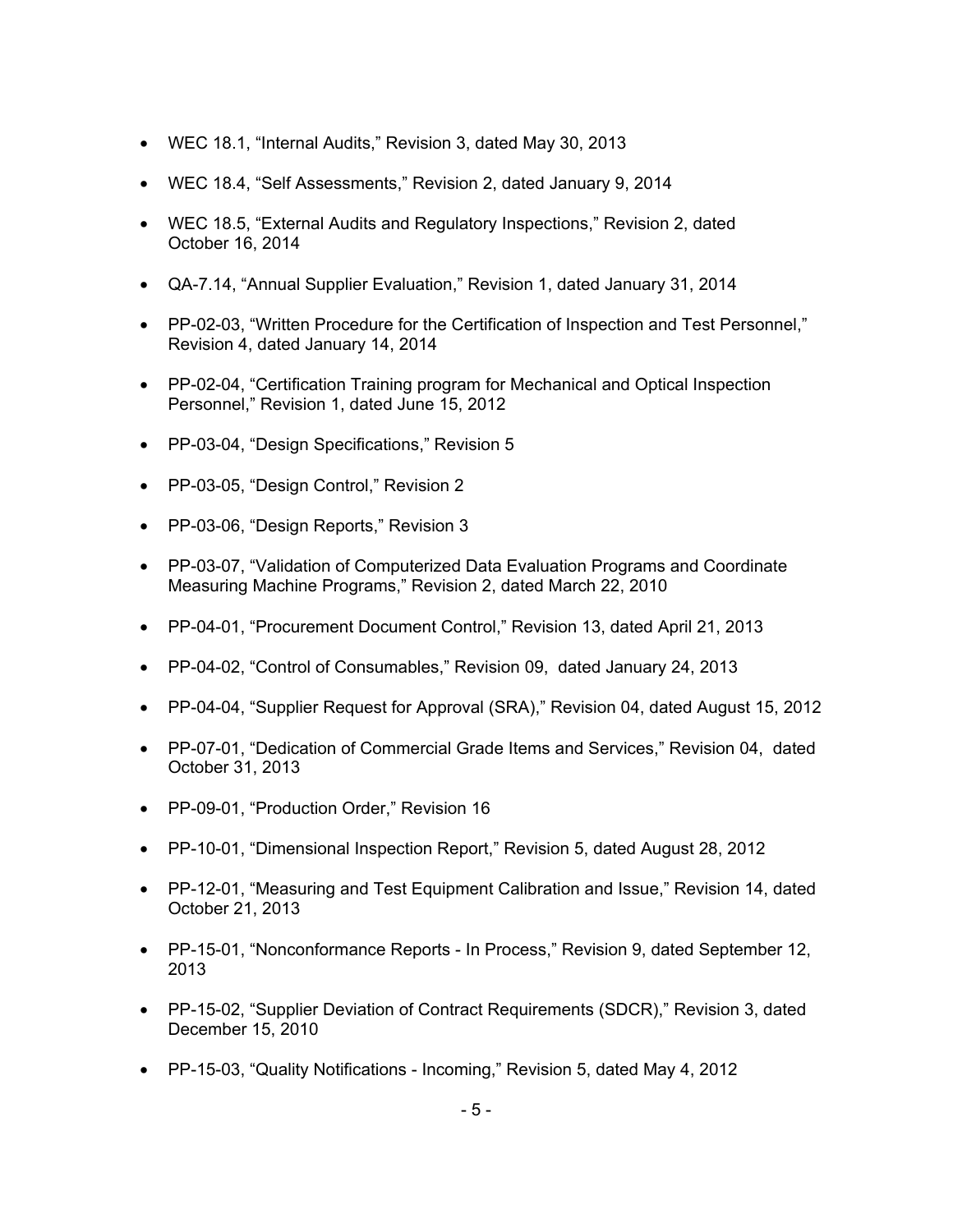- PP-16-01, "Customer Satisfaction Survey," Revision 0, dated March 30, 2012
- WEC 16.2, "Westinghouse Corrective Action Program," Revision 7.0, dated March 31, 2014
- WEC Procedure No. TM-CL-029, "Intermediate and Final Cleaning of Carbon Steel, Nickel Alloys, and Carbon Steel Surfaces," Revision 17, dated July 25, 2014
- WEC Procedure No. TM-MSR-026, "Purchase Specification For Commercial Grade Dedication of Calibration Services," Revision 3, dated May 3, 2011
- WEC Procedure No. TM-INSP-001, "Inspection Sampling Plan," Revision 7, dated April 26, 2011
- WEC Calibration Procedure 13.01, "Calibration Procedure for Subcontracted Calibration Services," Revision 2, dated December 21, 2010
- WEC Procedure HT-014, "Stress Relief of Stainless Steel for Dimensional Stability on AP1000 Components," Revision 8, dated June 6, 2013
- WEC Procedure HT-016, "Stress Relief of Stainless Steel for Dimensional Stability on AP1000 IGA Guide Studs," Revision 0, dated July 19, 2013
- Team Industrial Services, Inc. Thermal Process Procedure 080313-01, "Dimensional Stability Heat Treatment of AP1000 Instrument Grid Assembly," Revision 03, dated September 08, 2014, approved by WEC on October 20, 2014
- Welding Procedure Qualification Record (PQR) -8.8-1G-10, "Gas Tungsten Arc Welding (GTAW), Amendment 01, dated January 27, 2014
- PQR -8.8-2G-3, GTAW, Amendment 04, dated January 28, 2014
- PQR -8.8-2G-3 Shielded Metal Arc Welding (SMAW), Amendment 04, dated January 17, 2014
- PQR 8.8-1G-4, SMAW, Amendment 01, dated January 2, 2014
- TM-TA-001, "Control of Temporary Attachments," Revision 1, dated September 2, 2014
- TM-RT-001, "Radiographic Examination," Revision 18, dated September 11, 2013
- TM-PT-001, "Liquid Penetrant Examination," Revision 19, dated September 10, 2014
- VI-35-8.8-22, "Detailed Welding Procedure," Revision 4
- WE-P-001, "General Welding and Fabrication," Revision 23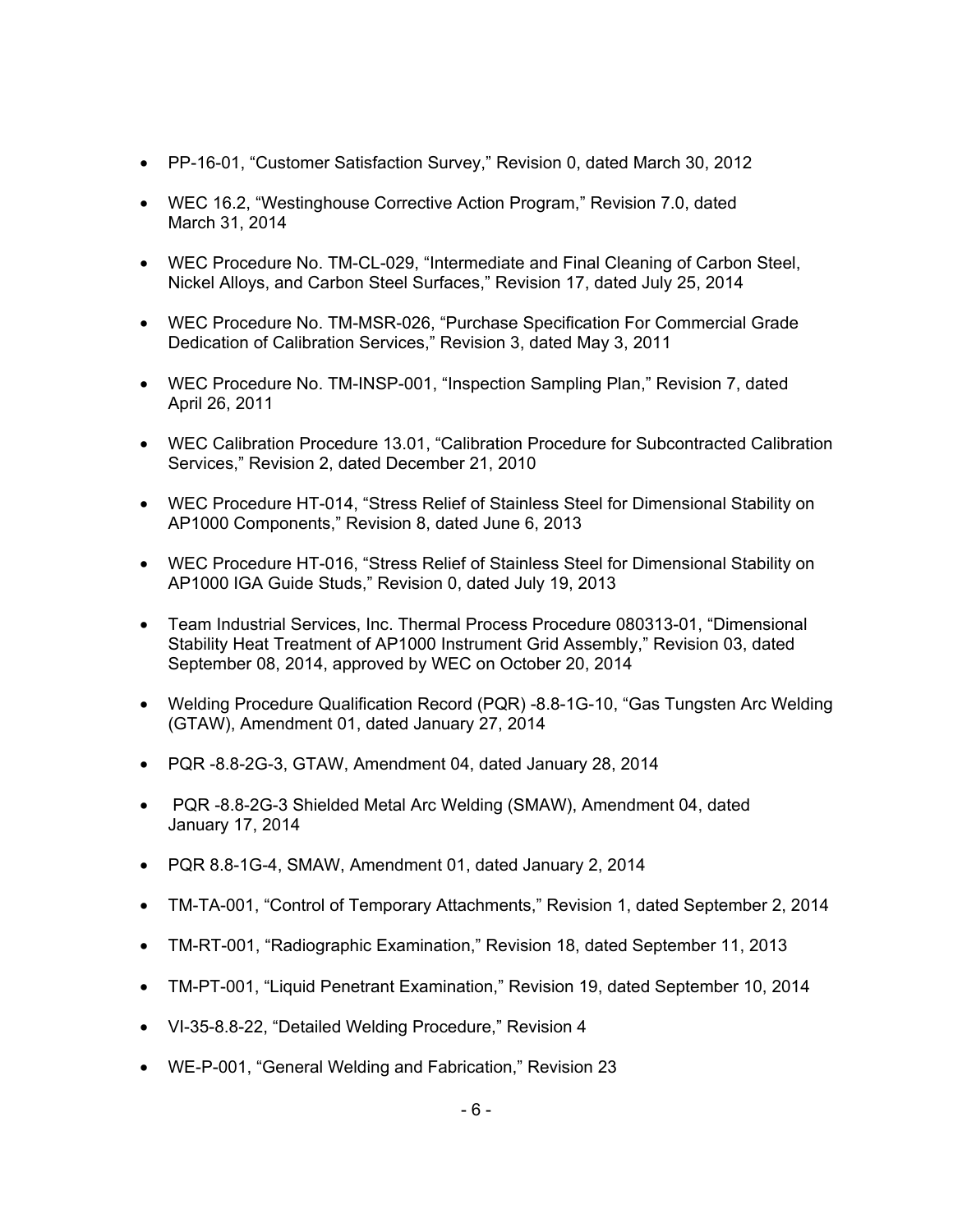- WEC Procedure No.03.01, "Calibration of Inside Micrometer, Extensions, and End Rods," Revision 4, dated December 12, 2013
- WEC Procedure No. 09.05, "Calibration of Torque Wrenches," Revision 7 dated May 5, 2012
- WEC Procedure No. 09.06, "Calibration of Torque Testers," Revision 3 dated May 4, 2012
- WEC Procedure No. 11.11, "Calibration of Weld Material Baking and Holding Ovens," Revision 3, dated September 17, 2010

### **Specifications**

- WEC Document No. APP-MI01-Z0-101, "Reactor Vessel Internals," Revision 7
- WEC Document No. APP-MI01-V2-141, Drawing, "AP1000 Reactor Internals Upper Core Barrel Assembly," Revision 7, dated May 13, 2011
- WEC Document No. APP-MI01-V2-520, Drawing, "AP1000 Reactor Internals Upper Skirt to Flange Weldment," Revision 4, dated October 19, 2011
- WEC Document No. APP-MI01-Z0-600, "AP1000 Reactor Vessel Internal Fabrication Requirements," Revision 2, dated September 10, 2012
- WEC Document No. APP-GW-Z0-601, "Heat Treatment of Stainless Steel for Dimensional Stability," Revision 4, dated December 14, 2012
- Document No. TM-MSR-026, "Purchase Specification for Commercial Grade Dedication of Calibration Services," Revision 3, dated May 3, 2011
- WEC Document No. APP-MV11-Z0M-002, "AP1000 CRDM Installation Requirements," Revision 1
- WEC Document No. APP-MV11-V08-001, "CRDM Installation CRDM model L106AP," Revision 2
- WEC Document No. APP-MV11-Z0-001, "AP1000 Control Rod Drive Mechanism (CRDM) Design," Revision 3
- WEC Document No. APP-MV11-Z0-030, "AP1000 CRDM Manufacturing Specification," Revision 0
- WEC Document No. APP-GW-VLR-010, "AP1000 CRDM Supplemental Fabrication and Inspection Requirements," Revision 0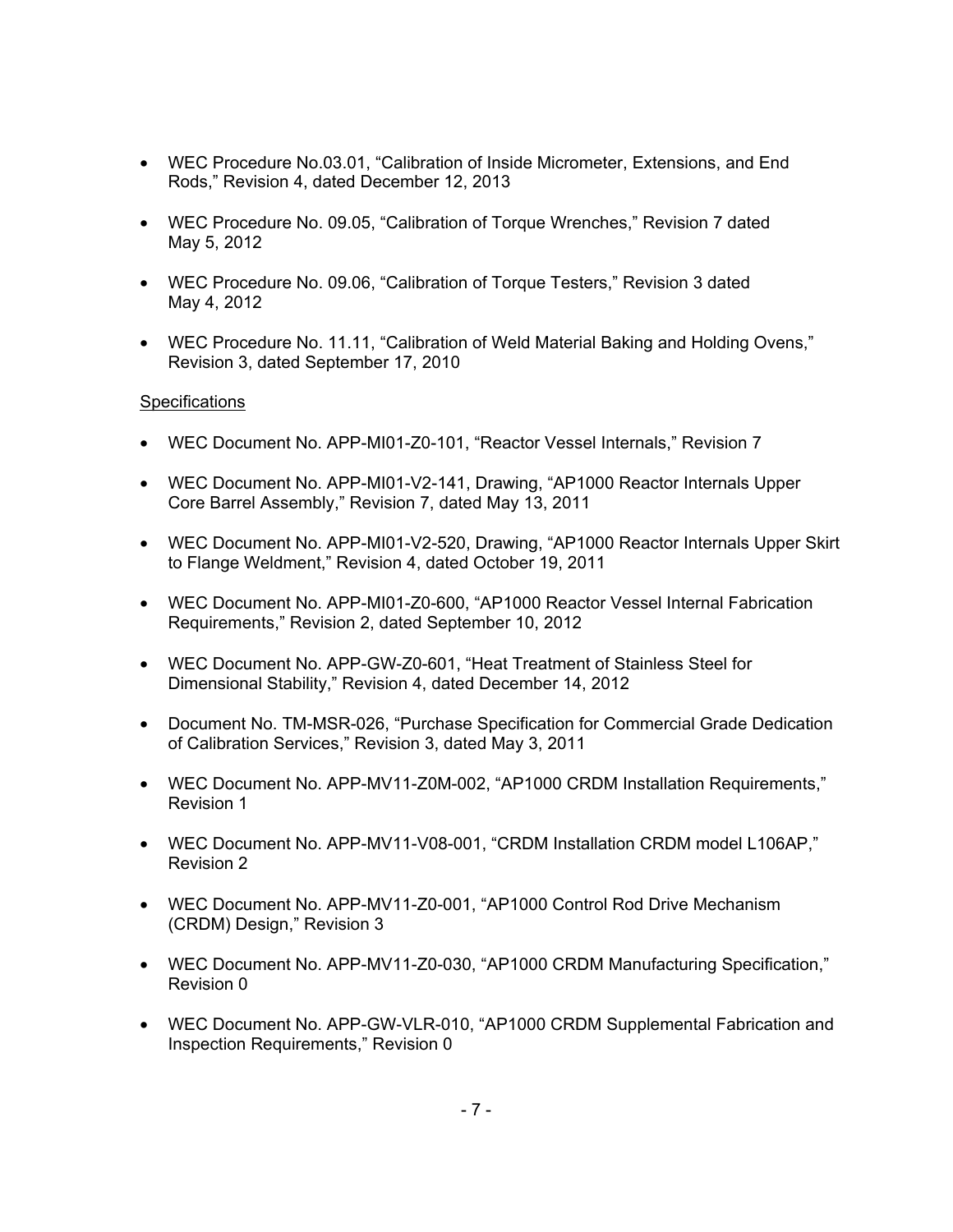- WEC Document No. APP- GW-GAP-420, "Engineering and Design Coordination Report," Revision 7
- WEC Document No. APP- MI10-Z0-602, "Hard Surfacing with Cobalt Chromium Alloy," Revision 1
- APP-M101-V6-530, "AP1000 Reactor Internals Upper Core Plate," Revision 2
- Drawing 10000C38, "CRDM Spacer Model L106AC," Revision 0
- Drawing 5348, "Hole Indentation Nos. Sect. N-N, Upper Core plate Bottom View," Revision 0 Revision 3, dated September 17, 2010

# Purchase Orders (PO)

- WEC PO. No. 4500649861 to Omega Engineering Inc., dated September 5, 2014, for commercial thermocouple part No. RVI-DSHT wire HH-K-20
- PO No. 4500650818 to Exelon Power Labs LLC, dated September 18, 2014, for calibration of thermocouple WEC ID No. RVI-DSHT
- PO No. 4500609106 to Team Industrial Services, dated June 27, 2013, to perform on-site local stress relieve of the core barrel assembly joint 3 Girth Weld per APP-GW-Z0-601, Revision 4
- PO No. 4500646103, to Team Industrial Services, Change 3, dated October 24, 2014, for Local Stress Relieve of IGA, WEC Material No. V2-811-HT, Job No. 2404948, per APP-GW-Z0-601, Revision 4, and sketch SK-V2-811-HT-TL, Revision 1, with Team Industrial Services to provide plyometric equipment that have been calibrated by a calibration provider that has been accredited by A2LA, NAVLAP or other accredited bodies under the ILAC/MRA process
- PO No. 4500423208 to Allied Metal Finishing, dated January 30, 2012, for commercial grade chrome plating of 75 pieces of AP1000 safety-related guide tubes, WEC Material No. APP-MV11V6051 for Job No. 2404837
- PO No. 4500423221 to Duval Precision Grinding, dated January 30, 2012, for pre-and post-chrome plate commercial grinding services of 75 AP 1000 guide tubes, WEC Material No. APP-MV11V6051 for Job No. 2404837
- PO No. 4500441219, to American Tank & Fabrication Company, Revision 0, dated March 19, 2010, for procurement of V6-432-F, OSV form and weld enclosure pipe to supply pipe complete per sketch
- PO No. 4500420712, to KON-SULT Inc., dated January 10, 2012, for calibration services of mechanical measuring and test equipment under KON-SULT the scope and range ANSI/ISO/IEC certification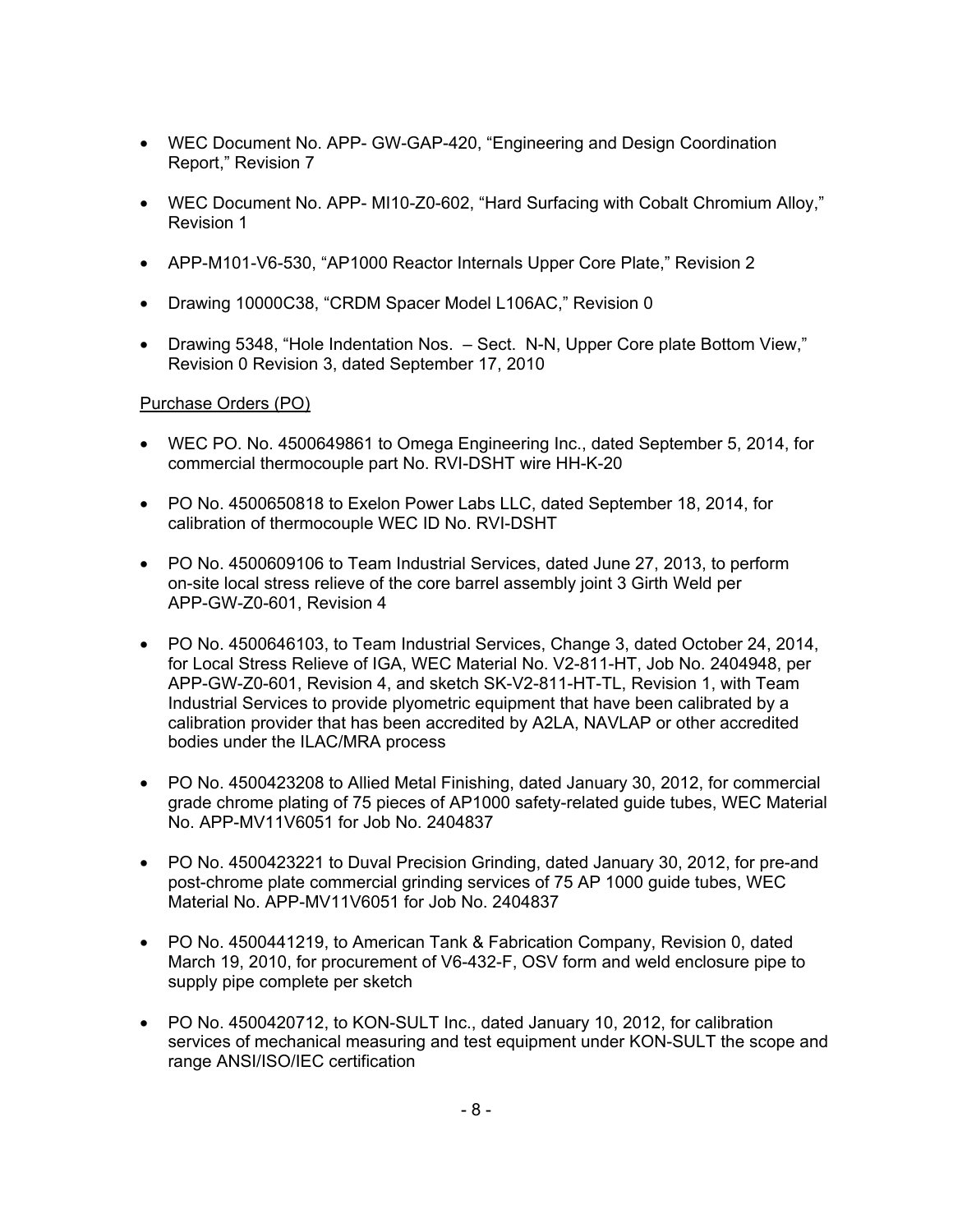- PO No. 4500453859 to Quality Plus, Inc. for calibration service of granite plates, dated November 8, 2012
- PO No. 4500341219 for Upper Guides Tube, dated April 1, 2010
- PO No. 240837 SCANA Project VC Summer Unit 3 CRDM
- PO No. 240909, Vogtle Unit 4 AP1000 Reactor Vessel Internals
- PO No. 4500327586 change notice #16
- PO No. 240837, Engineering Design Report VC Summer Unit 2/VC Summer Unit 3 CRDMS
- PO No. 4500328263 Change Notice #6, VC Summer Unit 2/VC Summer Unit 3 CRDMS

### Commercial Grade Survey Report/Annual Evaluation

- Commercial Grade Survey (CGS) Report No. WEC-2013-195, of Honematic Machine Corporation, dated December 17, 2013, approved for commercial machining service that includes deep hole drilling, honing, turning, boring, grinding, and milling operation
- CGS Report No. WEC-2013-010-R, dated February 4, 2013 of Allied Metal Finishing; approved for commercial chrome plating services to WEC approved procedure and specification
- WEC Supplier Audit/Evaluation Summary (SAES) ID: 19643, of Honematic Machine Corporation dated January 4, 2014, approved for commercial machining services including deep hole drilling, honing, turning, boring, grinding, and milling operation
- SAES ID No. 19843 of Allied Metal Finishing, dated January 2, 2014, approved for commercial grade chromium plating services to WEC approved procedure and specification
- SAES ID No. 18768, of Exelon Power Labs, dated January 31, 2014, approved for safety-related calibration services; with audit report No. WES-2012-049, dated March 28, 2012
- SAES ID No. 19069 of Quality Plus Inc., dated May 30, 2013, approved for commercial calibration services of dimensional and mechanical instruments within scope and range of approval of its A2LA Certificate No. 1254.01
- SAES ID No. 19561 of KON-SULT Inc., dated October 23, 2013, approved for commercial calibration services limited to the scope and range of approval of its A2LA Certificate No. AC-1243, valid to October 4, 2016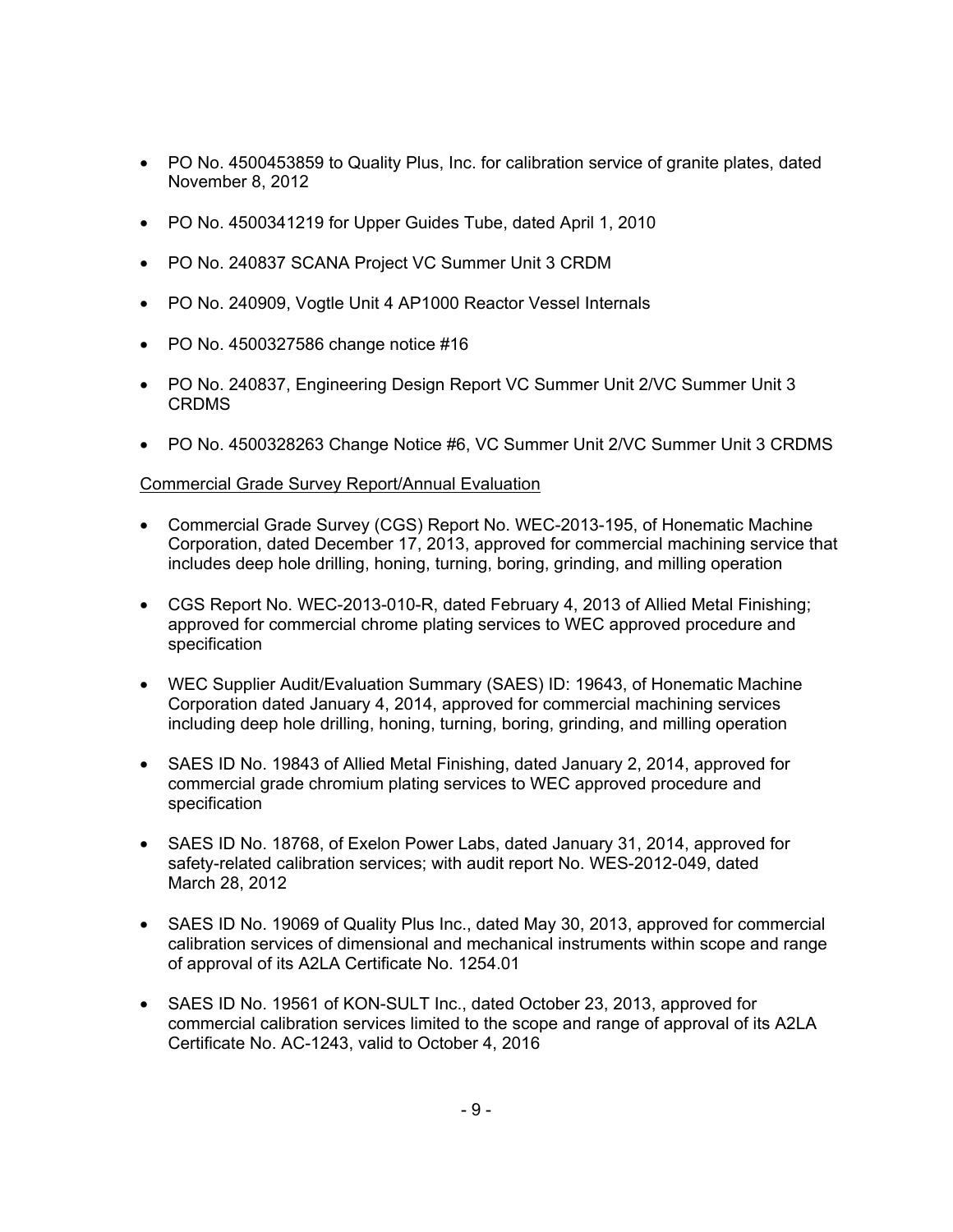- SAES ID No. 18354 of Electronic & Mechanical, dated October 15, 2014, approved for commercial calibration services under ISO/IEC 17025 ACLASS certificate No. AC-1242, valid due September 5, 2015
- SAES ID No. 19823 of MD Calibration, dated January 2, 2014, approved for commercial calibration services of in-house calibration of horizontal and vertical boring machines, and rotary tables within its scope and range of A2LA certificate No. 3335.01
- Surveillance Report of MD Calibration dated December 14, 2011

### Production Orders

- WEC Production Order No. 400510727, "IGA Dimensional Stabilization (QN60065253)," for Material ID No. V2-811-HT, Revision 1, dated October 16, 2014
- Production Order No. 40519047 "OSV Calibrate Thermocouple Wire," Revision 0, Repair No. 01, dated October 17, 2014, for Job No. 2412522
- Production Order No. 40100866, "Upper Guide Tube Enclosure Long Seam RT (MT-23613)," dated October 22, 2013, for Material No. V6-432RT on Job No. 2404908
- Production Order No. 4003005, "Cleaning Procedure Effectiveness Test," dated July 28, 2009, for tempelstick crayons, Material ID No. 700342, S/N CS-2097, CS-2098 and CS-2099 for Job No. 2402101
- Production Order No. 40073151, "Final Pack and Ship RVI Seismic Test Unit Guide Tube Assembly," Repair 00
- Production Order No. 40073997, "Fit and Weld Nozzles to Upper Cylinder," Repair 00 for Job 2404908
- Production Order No. 40100866, "UGT Enclosure Long Seam RT (MT23613)," Repair 00
- Production Order No. 40510727 for heat treatment of Summer 2 IGA, Repair 01
- Production Order No. 40515983, "Assemble and Weld UGT," Repair 00
- Production Order No. 4500341219, "Enclosure Pipe," Repair 00
- Production Order No. 40504772, "Shroud ribs to rings welding," Repair 00
- Production Order No.40519674, "Upper Core Plate Clevis Inserts," for Job Order (JO) 2404908
- Production Order No. 405164, "Upper Core plate final machine," JO 240948, Revision 0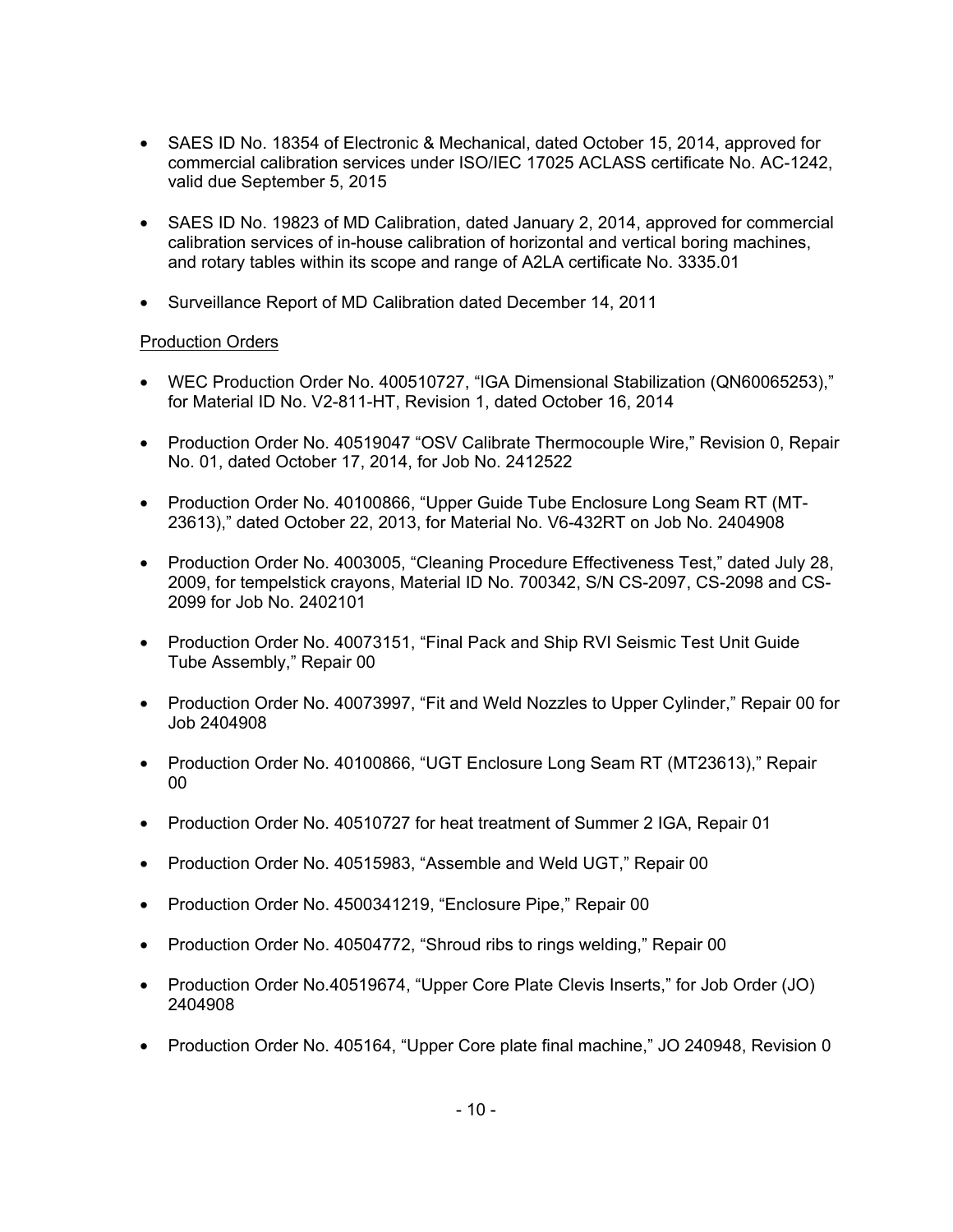• Production Order No.40518736, "Spacer," JO 2413823, Revision 0

### Certificate of Conformance/Certified Material Reports

- WEC Certificate of Conformance (C of C) for Gage Identification (Id) No. A-088, Outside Micrometer, calibrated on June 23, 2014, due November 4, 2014
- WEC C of C for Gage Id No. E-698 internal Diameter/Outside Diameter digital gage, calibrated on October 23, 2013 due November 10, 2014
- MD Calibration Services C of C No. MDC 255-13 for relative humidity/temperature data logger, WEC gage Id No. E-698, calibrated on October 22, 2013, to WEC PO No. 4500619518, notifying linear deviation
- Exelon Power Labs C of C No. 0010848429 for temperature/humidity data logger, WEC Gage Id No. E-649, calibrated on October 16, 2014, to WEC PO No. 4500630729, receipt accepted by WEC QC
- KON-SULT C of C No. 371744 for Browne and Sharpe 0.6-0.7" inside micrometer, WEC Gage ID No. A-289 calibrated on July 18, 2014 to WEC PO No. 4500612452 L-1
- Duval Precision Grinding Inc., C of C No. 12-981, dated December 26, 2012, for 30 AP1000 safety-related guide tubes, Material ID No. APP-MV11V6051 to PO No. 4500423221/ 0001
- Allegany Ludlum Certified Material Test Report (CMTR) dated November 29, 2010, for plate to ASME SA 240-A08 specification traceable to Heat No. 832287, and WEC PO No. 4500329645 Change No. 2
- WEC Material Certificate/Test Report (MC/TR) Cover Sheet Form F-08.01-03 for WEC ID No. 10-0084 dated February 18, 2010, for Consolidated Power & Supply CMTR No. 4417660 for 238.2'x3" Ø hot rolled, solution annealed stainless steel round bars to ASTM A479-06A Grade 304 material specification, traceable to heat No. 422891
- MC/TR Cover Sheet Form F08.01-03 for WEC ID No. 10-0084, dated January 4, 2013, for Duval Precision Grinding C of C No. 12-981 for pre-plating grinding operation of 76 AP1000 safety-related guide tubes, Material ID No. APPMVIIV6051, serial Nos. B01-B76 for Job No. 2404837 to PO No. 4500423221
- MT/CR Cover Sheet Form F08.01-03 for WEC ID No. 10-0084, dated January 11, 2013, for Allied Metal Finishing Inc. C of C No. 40538 for chrome plating of 54 AP1000 safetyrelated guide tubes, Material ID No APPMV11V6051 to PO No. 4500423208
- Certificate of Calibration # 0010811490, from Exelon PowerLabs for calibration of Monarch Data chart 1250, S/N 5251888, dated March 20, 2014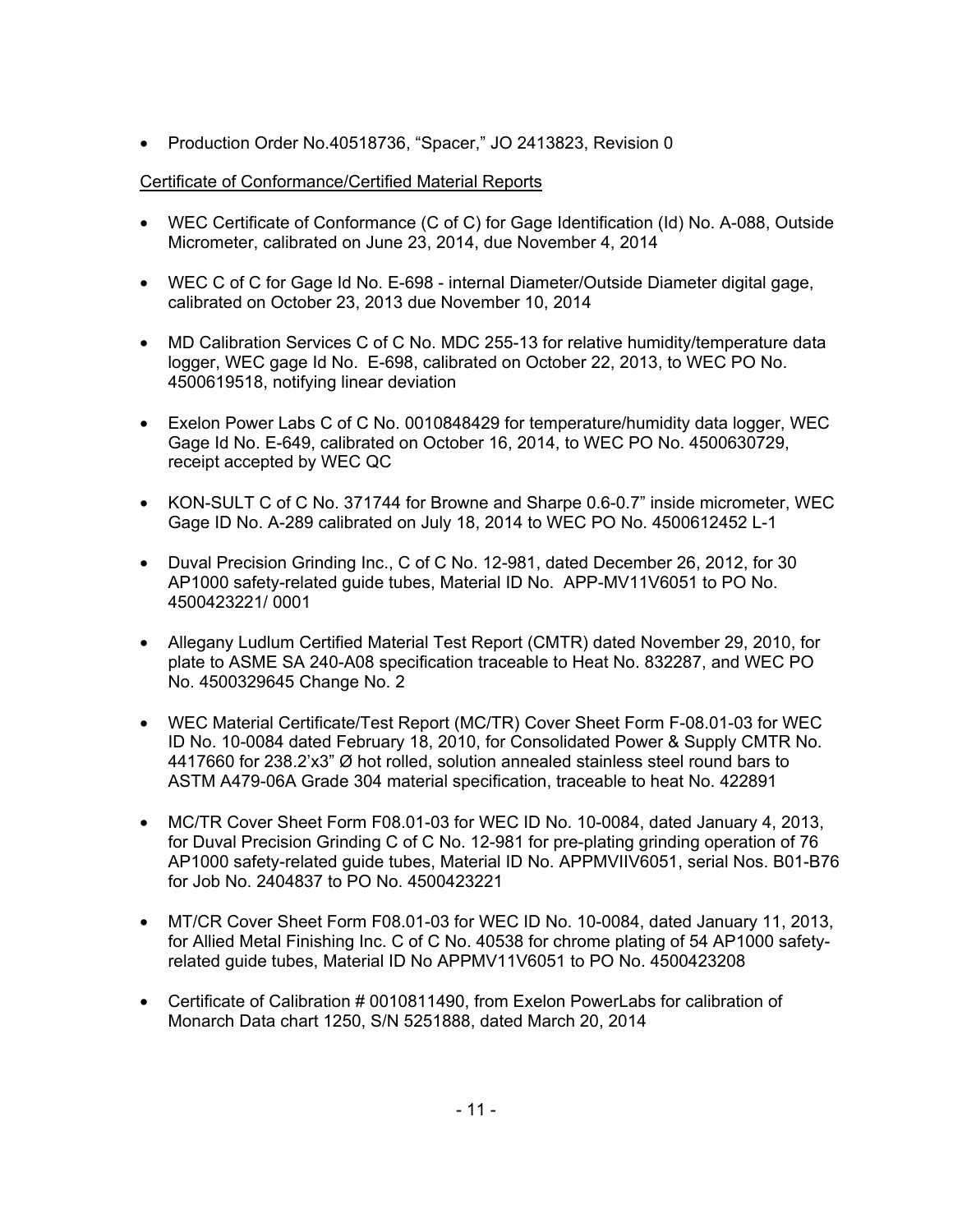- Certificate of Calibration # 0010793959, from Exelon PowerLabs for calibration of Cooper Load Cell LPM 530, S/N 380506, dated December 19, 2013
- Certificate of Calibration No. 371289
- Certificate of Calibration No. 346391
- Certificate of Calibration No. 356825
- Calibration Laboratory Certification No. 3335.01
- Certificate of Calibration 028423

# Receiving Inspection Report

- Dimensional Inspection Report (DIR) No. APPMV11V60512, dated September 19, 2013, for Rod Travel Housing for Production Order No. 4500371454/0001, Change 02, Job No. 2404834
- WEC 103 Goods Receipt Slip (GRS) No. 5000771669/0001 for 3" Ø round bar to ASTM A479 Grade T304 specification, Material No. B03.000Q045 receipt from Consolidated Power & Supply on PO No. 4500325109/0001 for Job No. 2404838 CRDM
- 103 GRS No. 5001090235/0001 dated January 3, 2013, for 24 AP1000 safety-related guide tubes Material No. OVSGND APPMV11V6051, from Duval Precision Grinding on PO No. 4500423221/0001, with Sampling Plan Dimensional Inspection Report DIR No. APPMV11V6051, dated January 12, 2013
- 103 GRS No. 5000979769/0001 dated March 1, 2012, for AP1000 safety-related guide tubes, Material ID No. OVSGUN-APPMV11V6051 from Gover Gun drilling Inc., on PO No. 4500417947/0001
- 103 GRS No. 500110817/0001, dated March 11, 2013, for 24 AP1000 safety-related guide tubes, Material ID No. OSVGND-APPMV11V6051 for Job No. 2404837, from Duval Prevision Grinding Inc., on PO No. 45004232081
- 103 GRS No. 5001090748/0001, dated January 4, 2013 for 30 guide tubes Material No. OSGND APPMV11V6051, from Duval Prevision Grinding Inc., on PO No. 4500423221/0001
- 103 GRS No. 500108463/0001 dated December 11, 2012, for 30 OSVGND-APPMV11V6051 guide tubes receipt from Duval Prevision Grinding Inc., of PO No. 4500423221/0001
- SPIDR No. APPMV11V6051 on ISR No. 5121, dated January 11, 2013; for Duval Precision Grinding on PO No. 4500423221/0001 for Production Order No. 40060797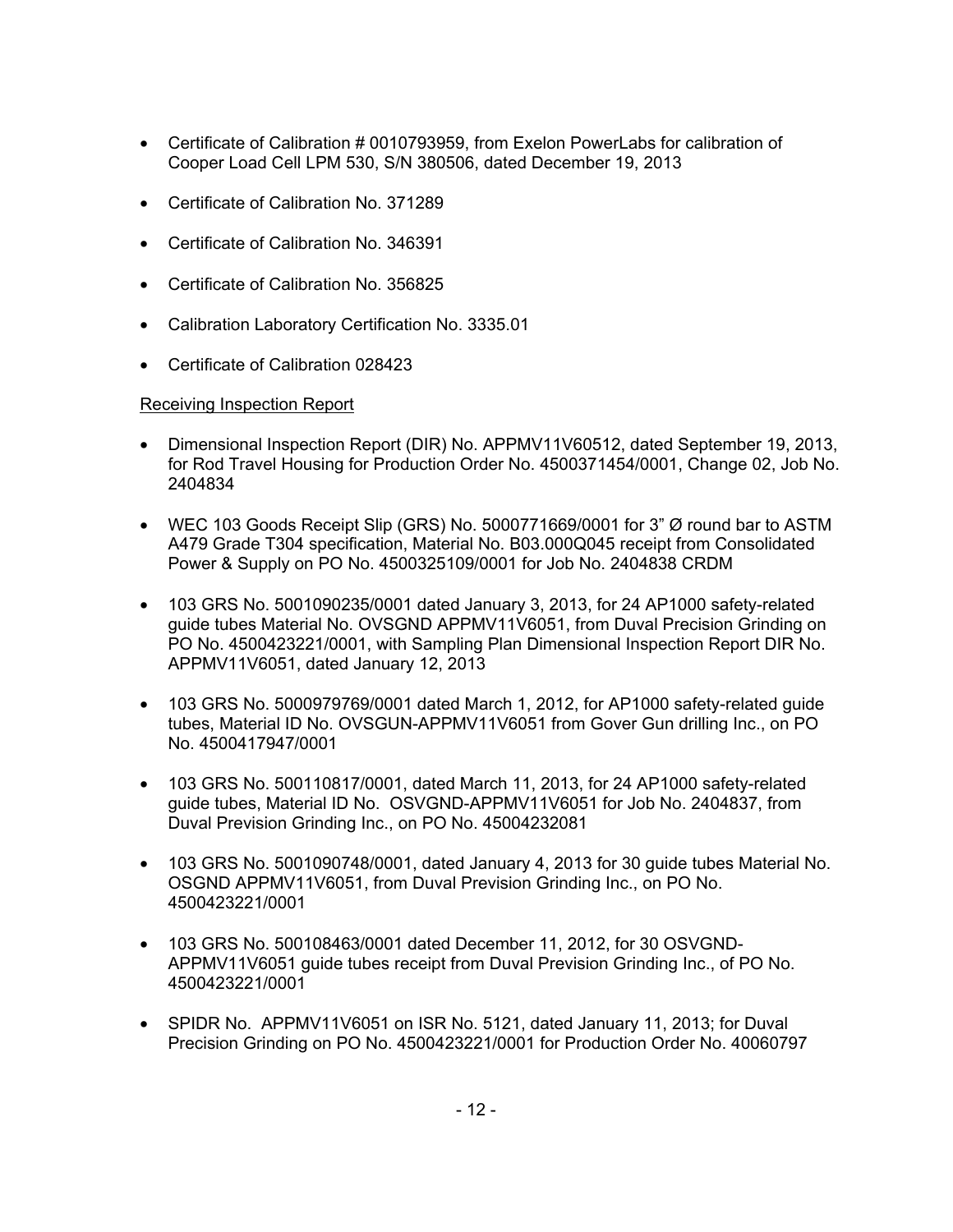• WEC Final Radiograph Inspection Report No. NDE-029671, dated November 7, 2013, "UGT Enclosure Long Seam RT (MT23613)," on Production Order No. 40100866, Job No. 2404908

### Training and Qualification Records

- Lead auditor training records for the following personnel: Lonnie Pygman, David Pratt, Lisa M. Plante, James Dunn, James D. McShane, Richard Roberg, and Paul R. Winslow
- 44-GA-018, Weld/Welding Operator Performance Qualification Record, Stamp #44, 2G, 3G and 4G positions, June 24, 2009
- NDE Certification Record, Stamp #51, PT Level 2, dated August 19, 2011
- NDE Certification Record, Stamp #67, PT Level 2, dated September 29, 2012
- NDE Certification Record, Stamp #116, RT Level 2, dated March 13, 2012

#### Nonconformance Reports

• 12958, 12859, 13093, 13097, 13111, 13129, 13281, 13407, 13436, 13465, 13476, 13485, 13504, 13534, 13632, 13656, 13697, 13766, 13794, 13795, 13800, 13821, 13987, 13935, 14022, 14029, 14069

#### Corrective Action Reports

• 10000053, 100000608, 100000696, 100000767, 100000872, 100001056, 100014334, 100014337, 100014464, 100014618, 100017039, 100003390, 100024461, 100043755

#### Corrective Action Reports Generated during the NRC Inspection

• 100056256, 100056977, 100057021, 100057502, 100058236, 60049689, 60059013, 60061778, 60063616, 60062577, 60064364, 60064685

#### **Miscellaneous**

- QSL-NCM-01, "Quality Suppliers List Newington Operations," Revision 30
- 2012 & 2013 Internal Audits of the WEC Newington Operations Quality Management System
- 2012 Triennial audit report of AT&F Nuclear, dated October 10, 2012
- 2012 Triennial audit report of Carboline Company (LA & MO), dated April 14, 2012
- 2012 Triennial audit report of Dubose National Energy Services, dated June 8, 2012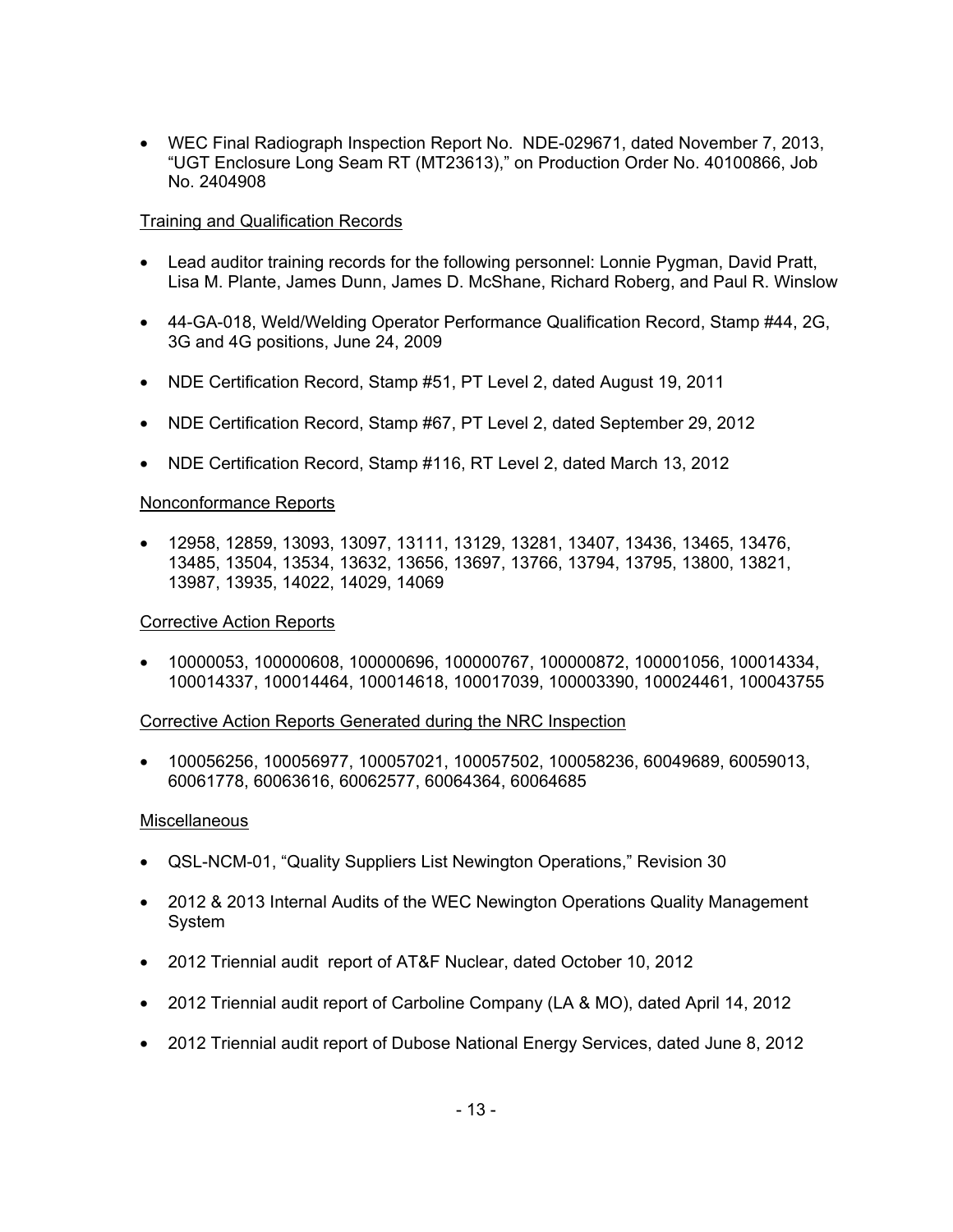- 2013 Triennial audit report of Forge Monchieri S.p.A, dated July 30, 2013
- 2013 Triennial audit report of Laboratory Testing Inc., dated December 18, 2013
- 2012 Triennial audit report of Metaltek International Centrifugal Division, dated February 26, 2012
- 2014 Triennial audit report of Sheffield Forgemasters International, dated August 7, 2014
- 2014 Annual Evaluation of Metaltek International Centrifugal Division
- 2014 Annual Evaluation of Forge Monchieri S.p.A.
- 2014 Annual Evaluation of Carboline Company LA
- 2014 Annual Evaluation of AT&F Nuclear, Inc.
- 10 CFR Part 21 Evaluation, "Upper Support Columns Potential Escape to Customer," dated August 8, 2013
- Root Cause Analysis, "Upper Support Columns Potential Escape to Customer," dated August 23, 2013
- Effectiveness Review Report, "Upper Support Columns Potential Escape to Customer," dated February 13, 2014
- Apparent Cause Analysis (ACA), "Lack of Effective LOTO Procedures for all Machines and Equipment Repairs," dated September 20, 2013;
- ACA, "52M Weld Material Heat NX76W6TK 0.45," dated November 12, 2013;
- ACA, "Calibration of Weld Material Baking and Holding Ovens," dated November 28, 2013
- ACA, "Fuel Pin Installation into the Upper Core Plate," dated December 20, 2013
- ACA, "Thrust Bearing Oil Type Design Change Results," dated February 14, 2014
- Limited Cause Analysis (LCA) Report, "Missed NDE," dated, June 1, 2014
- LCA, "Mixed Stainless Steel SMAW Weld Electrodes," dated June 14, 2014
- Deviation Notice 4500327586-113, "V6-503 IGA Guide Stud Assembly," dated September 25, 2014
- WEC Document No. VS2-MI01-GNR-047, "Instrumentation Grid Assembly Dimensional Stabilization Heat Treatment Deviation," Revision 0, dated May 15, 2014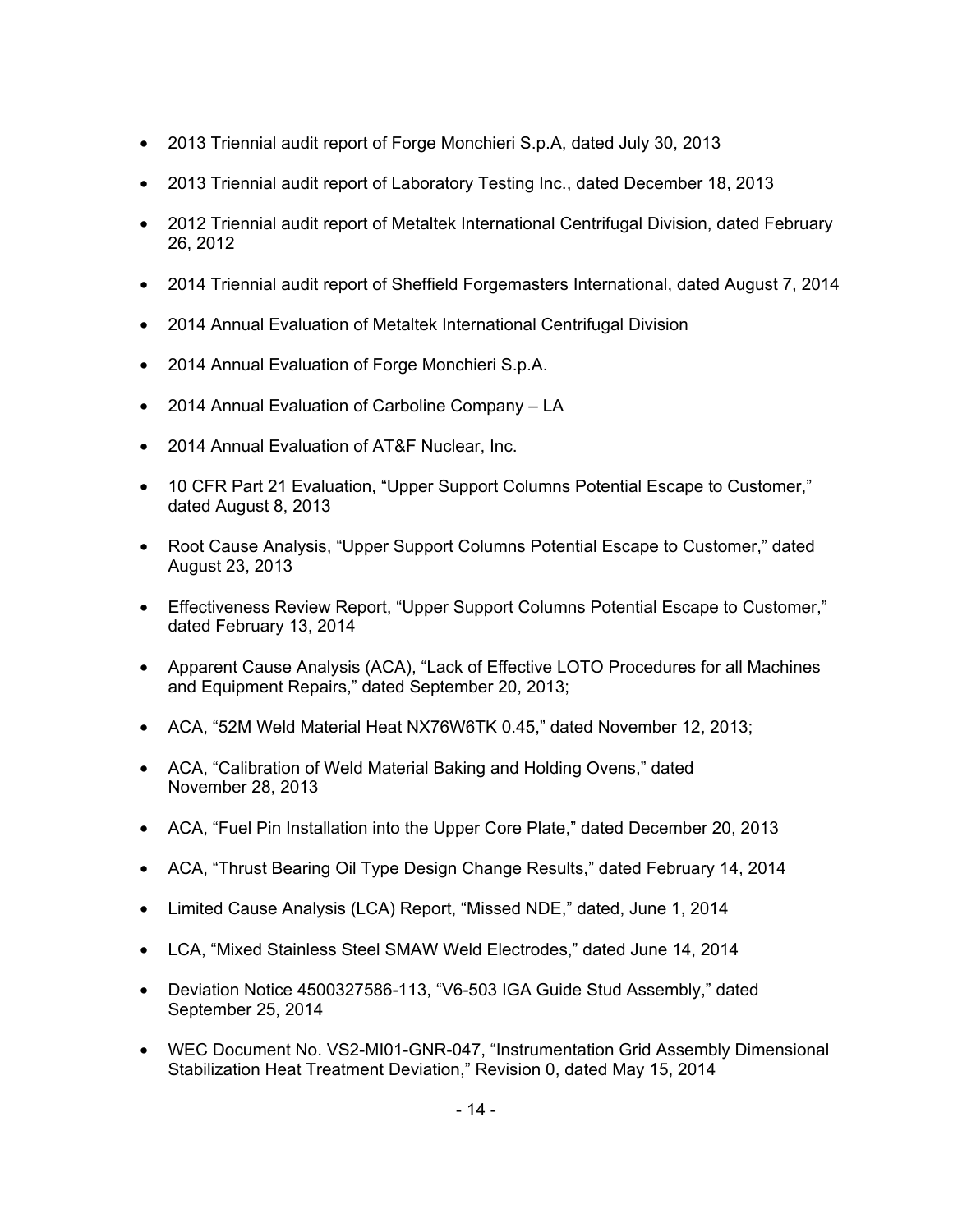- WEC Procurement Advisory Release (PAR) VSG-M101-25-001-315A dated October 23, 2014, approval of Team Industrial Service Procedure 080313-01, Revision 3, dated September 8, 2014
- Team Industrial Service (TIS) Contingency Plan, "Dimensional Stability Heat Treatment (DSHT) of Nuclear Reactor Components via Temporary Gas-fired, Combustion Heated Furnace Actions in Response to a Power Loss or Equipment Failure during DSHT," dated October 21, 2014
- WEC Supplier Request for Approval (SRA) dated September 30, 2014, for TIS calibration records for IGA Recorder serial No. T4172JA831, Recorder serial No. T4179JA165 and Calibrator serial No. 1594065, and Instrument Calibration Solutions thermocouple calibrator serial No. 1615039
- WEC Quality Plan QP-2404908-06, "Integrated Manufacturing and Quality Plan for Vogtle Unit 3 AP1000 Center/Lower Core Barrel & Assembled to Upper Assembly," Revision 6, dated March 5, 2014
- WEC Deviation Notification (DN) No. VS2-M101-GNR-047, "Instrumentation Grid Assembly Dimensional Stabilization Heat Treatment for V.C. Summer 2, AP1000 Safety Class D," dated October 13, 2014
- WEC Nonconformance Report No. 13632 dated October 26, 2013, for operation No. 0700 "OSV Local Stress Relieve," of V.C. Summer Unit 2 IGA, material ID No. V2-138- HT, on Job No. 2404908 performed by Team Industrial Services on PO No. 4500609106
- WEC Quality Notification (QN) No. 60065584, dated October 28, 2014, for six lock nuts, Material ID No. V6-860 for V.C. Summer 3 IGA Job No. 2404949 were rejected for inadequate material identification received from B&G Manufacturing CO Inc. on PO No. 4500445420
- 20070701-223, Deviation Notice, dated December 13, 2012
- Final Radiographic Inspection Report for Production Order 40100866, Assemblies B-187 and B-189
- Heat 213891, "Lincoln Electric certificate of conformance (CoC) and certificate of material test report (CMTR)," dated February 29, 2012
- Heat 831373, "ATI Allegheny Ludlum CMTR," Sid: AA, AB, AC, AD, AE, AF
- LTR-NRC-14-27, Westinghouse letter to NRC, dated June 2, 2014
- Material Certification, Acetone, Batch 316215, PO No. 4500370067, dated October 17, 2012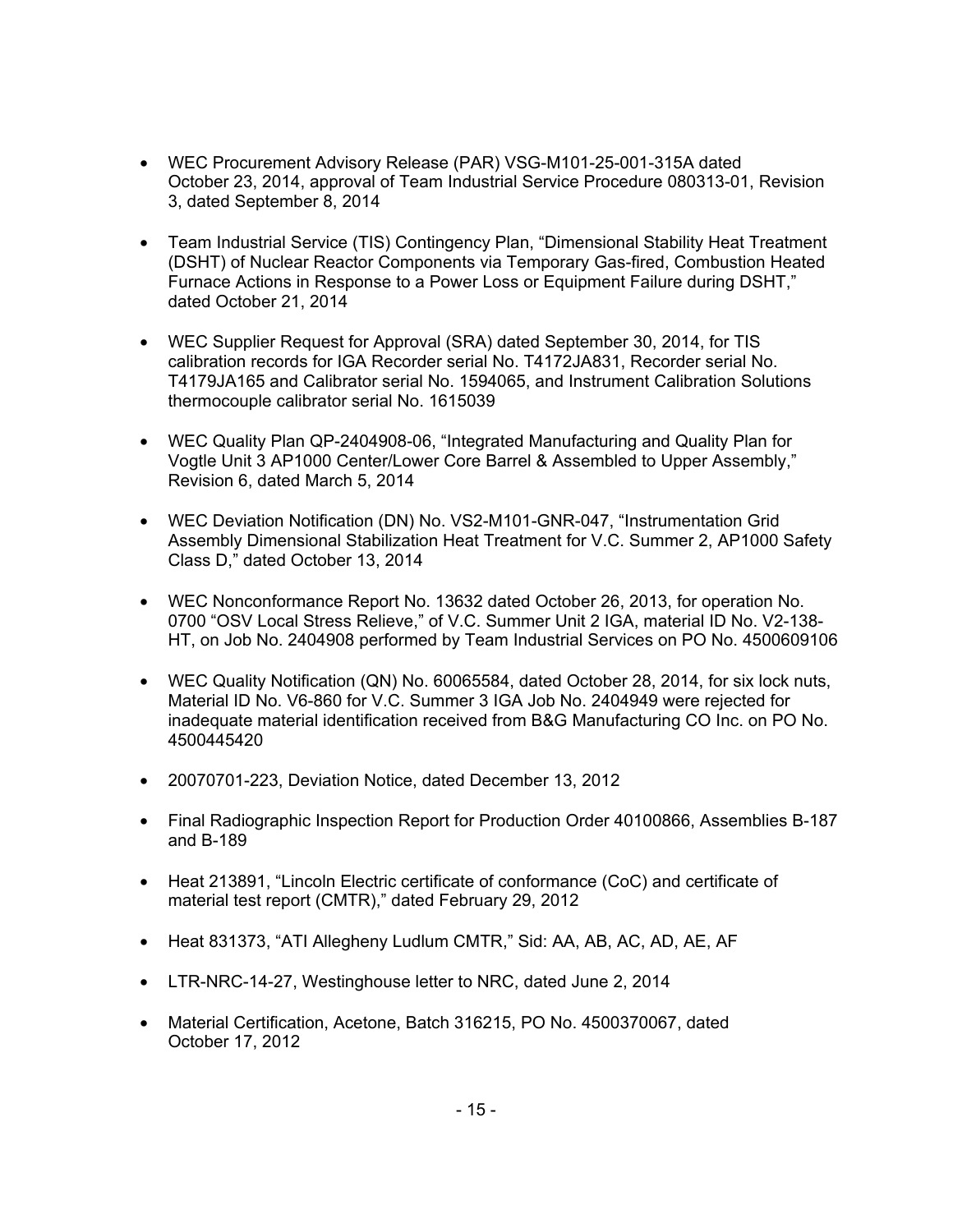- Material Certification, DP-40, Batch 95-B1, PO No. 4500185283, dated June 5, 2009
- Material Certification, DR-60, Batch 125-J4, PO No. 4500355745, dated February 1, 2012
- Material Certification, D-100, Batch 113-B6, PO No. 4500355745, dated September 13, 2011
- Material Certification, Acetone, Batch 287910, PO No. 4500370067, dated May 8, 2011
- Material Certification, DP-40, Batch 820-E1, PO No. 4500261042, dated October 10, 2008
- Material Certification, D-100, Batch 817-D6, PO No. 4500261042, dated October 10, 2008
- Material Certification, DR-60, Batch 99-F4, PO No. 4500261042, August 27, 2009
- Magnetic particle testing (MT) 23074, Request for Material Transfer, dated March 16, 2012
- MT 23613, Request for Material Transfer, dated September 24, 2013
- Nondestructive examination (NDE)-023158, Liquid Penetrant Exam Report, dated October 16, 2012
- NDE-023185, Liquid Penetrant Exam Report, dated October 17, 2012
- NDE-024550, Radiographic testing (RT) Report, Production Order 40078273, Repair 02, Revision 1, dated January 29, 2013
- RT Film, Part V2-520, Job No. 2404908, Production Order 40078273, "Support Skirt Joint 2,": 0-1, 1-2, 2-3, 4-5, 11-12, 13-14, 20-21, 22-23, 23-24, 24-25, 25-26
- Weld Joint Log Summary Report, Job No. 2404909, Production Order 40504772, Repair 00, Material V2-203-2F, "Fit and Weld Ring Segments of C/S Assembly," Reference Weld Map WM-2404909-02, Revision 3, Joint 17
- WM-2404908-01, Weld Map, Revision 00
- WM-2404909-02, Weld Map, Revision 00
- Quality Notification (QN) 60065399 to address open Supplier Deviation of Contract Requirements
- Supplier Deviation of Contract Requirements 10836, 10784, and 10845;